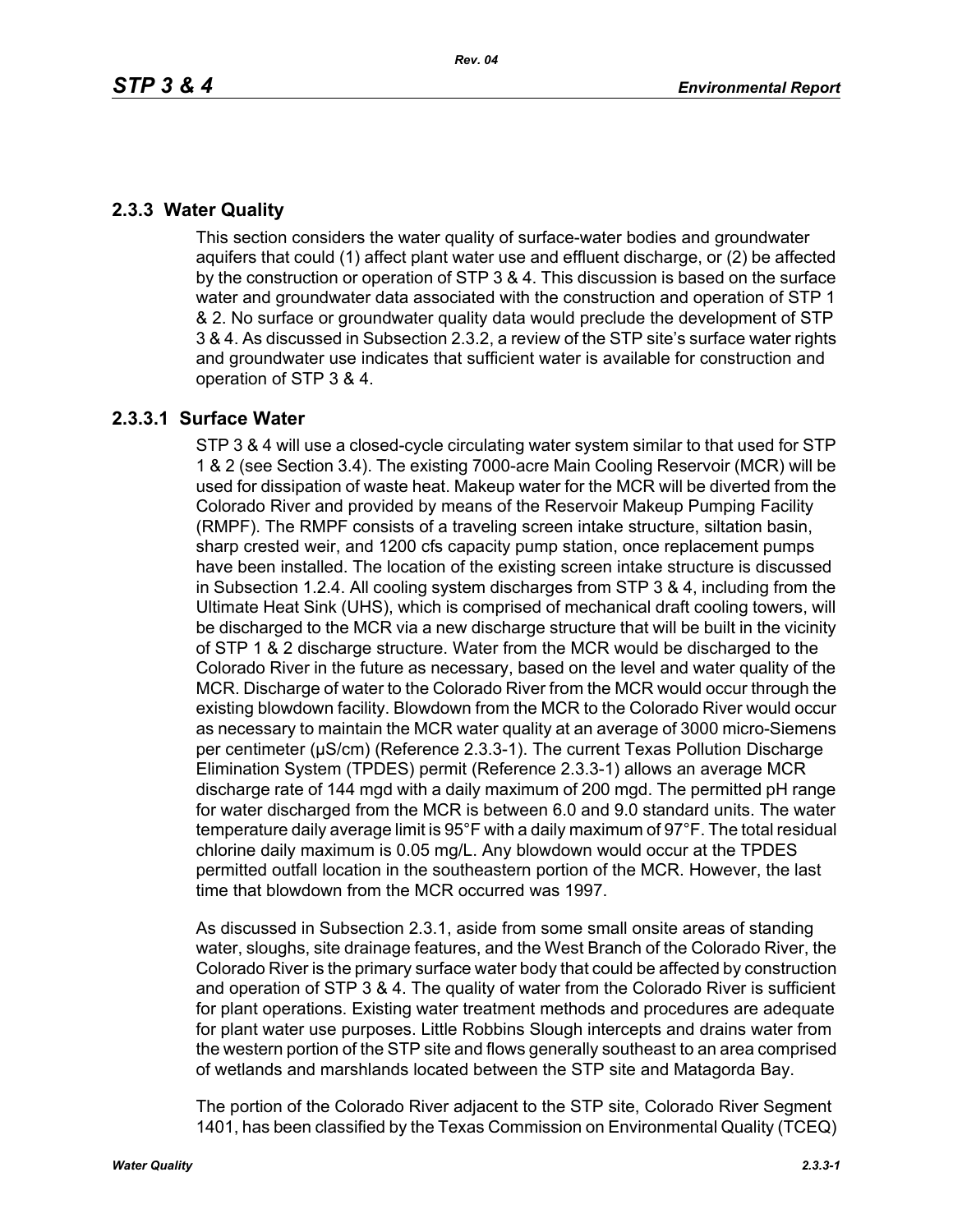as Tidal (Reference 2.3.3-1). The closest surface water quality monitoring station to the STP site is located at the Lower Colorado River Authority's (LCRA) Selkirk Island monitoring station located approximately 2 miles downstream of FM 521 and approximately 1.5 miles east of the southeast portion of the MCR. Water quality data for this station for the period from January 2000 through September 2006 is included in Table 2.3.3-1 (Reference 2.3.3-3). Based on the data available at this location, the water quality is sufficient for plant use and there appears to be no environmental stressors associated with the existing water quality.

Freshwater flow from the Colorado River is important to the health and biological diversity of Matagorda Bay. A consortium of state agencies including the LCRA, Texas Parks and Wildlife Department (TPWD), TCEQ, and Texas Water Development Board (TWDB) recently selected 25 parts per thousand as the "desired salinity" in the eastern arm of Matagorda Bay, downstream of the mouth of the diverted Colorado River (Reference 2.3.3-4). It was agreed that this level of salinity would provide a "refuge" or "sanctuary" for important finfish and shellfish, particularly the Eastern oyster. In addition,TPWD designated this eastern arm of Matagorda Bay a finfish and shellfish nursery, making it off limits to commercial fishing and commercial harvesting of oysters. Table 2.3.3-2 shows targeted Colorado River freshwater inflows by month. Computer modeling indicated that an average monthly inflow of 36,000 acre-feet would be required to maintain an average salinity of 25 parts per thousand in the nursery area (Reference 2.3.3-4). As can be seen in the data presented in Section 5.2, STP withdrawal from the Colorado River is not expected to adversely impact achievement of this average monthly inflow rate.

Water quality data, primarily for metals and salts, for two reservoir sampling events performed during 2006 is summarized in Table 2.3.3-3.

Additional surface water sampling at the STP site includes sampling for radionuclides as part of the site's Radiological Environmental Monitoring Program (REMP). Surface water samples from various locations in the vicinity of the site were analyzed for the radionuclides indicated in Table 2.3.3-4 during 2005. The results of the analytical testing indicated that tritium was the only radionuclide that tested above its lower detection limit. Out of the 12 samples tested for tritium, only 4 indicated the presence tritium above detection limits. The sample location with the highest annual mean value was located in the south-southeast portion of the MCR near the blowdown discharge. The remainder of the radionuclides analyzed (40 samples) were not detected above their lower detection limits.

In addition to the sampling locations included in the REMP, there were historical sampling events for tritium at other locations. Water bodies sampled have included the west branch of the Colorado River, Little Robbins Slough, the east branch of Little Robbins Slough, an onsite ditch northeast of the MCR, and the MCR. The tritium data for these water bodies is summarized in Table 2.3.3-5. Sampling results indicate the presence of tritium in all six of the surface water body locations analyzed. Tritium was also detected in pressure relief wells (Table 2.3.3-6) installed within the above grade MCR dike. All measured tritium concentrations were below the U.S. Environmental Protection Agency's primary drinking water standard of 20,000 picoCuries per liter.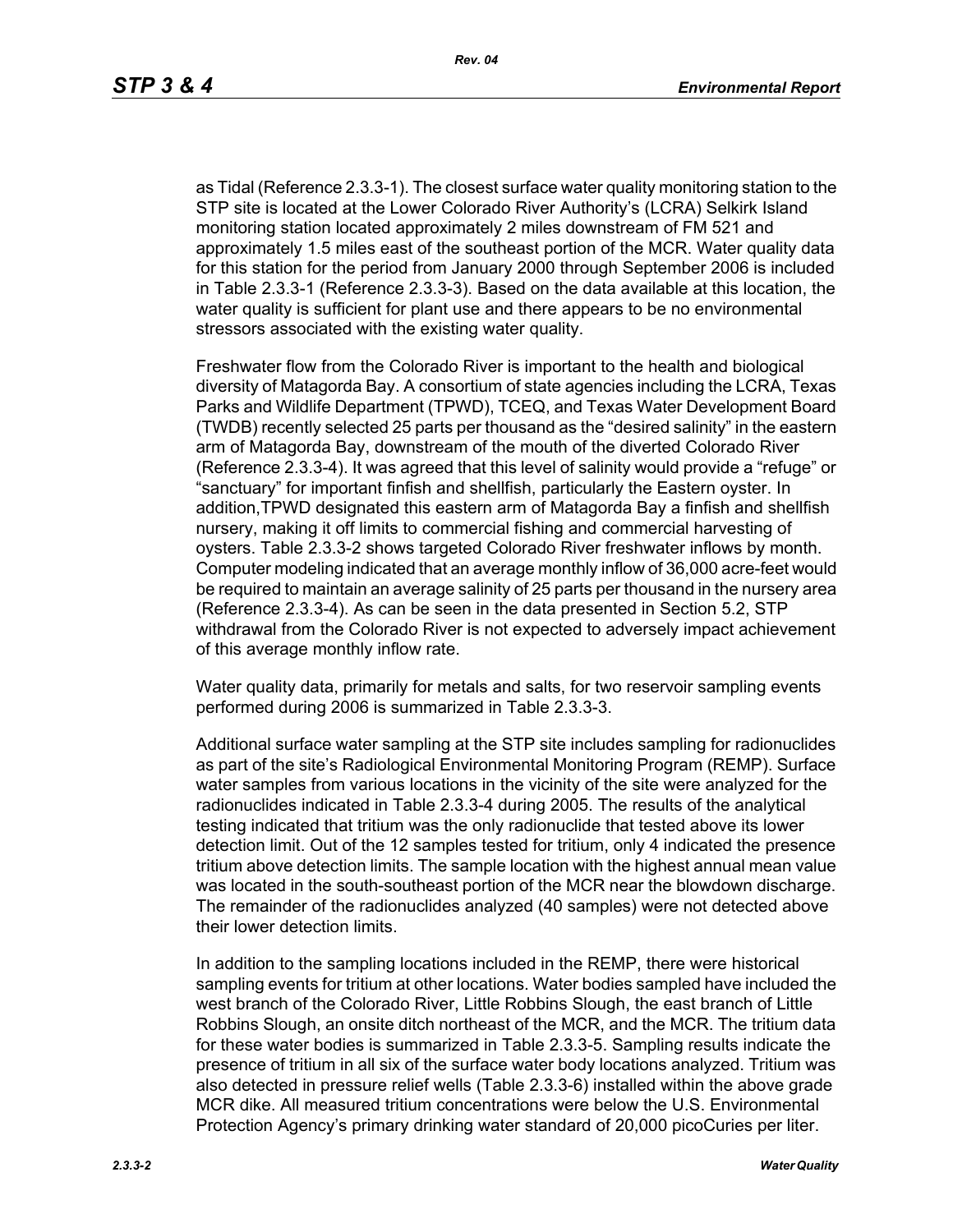Since the relief wells discharge to the surface ditches around the dike, the results of the tritium analyses for these wells is considered surface water data.

Segment 1401 water uses support aquatic life, contact recreation, general use, and fish consumption. In 2004, Segment 1401 was assessed as "fully supported" for aquatic life, contact recreation, and for general uses. Fish consumption was not assessed (Reference 2.3.3-2). The draft 2006 water body assessment list shows the segment as not supporting contact recreational use due to the presence of the bacteria *enterococcus* (Reference 2.3.3-5). *Enterococcus* is normally found in human and animal waste (Reference 2.3.3-6). Water quality associated with bacteria generally deteriorates during periods of heavy precipitation. Runoff from livestock producing facilities could carry increased amounts of bacteria which could then be carried to the nearest surface water feature. Heavy rains could also tax wastewater treatment facilities by flooding the systems and flushing water not yet fully treated to surface water features for transport downstream. Since there had been no release of water to the Colorado River from STP 1 & 2 operations, the STP site would not be considered a potential source of the bacteria. However, water pumped from the Colorado River to the MCR could also transport bacteria, which would be removed from the water stream during the water treatment process.

### **2.3.3.2 Groundwater**

Groundwater quality in the Gulf Coast Aquifer generally varies with depth and location. Water quality is good in terms of dissolved solids in the central and northeastern parts of the aquifer where the aquifer contains less than 500 milligrams per liter (mg/L) of total dissolved solids, but declines to the south where the total dissolved solids range from 1000 to more than 10,000 mg/L (Reference 2.3.3-7). Groundwater becomes more saline in the deeper subsurface and in discharge areas due to the long groundwater residence times and continued reaction with the aquifer minerals (Reference 2.3.3-8). Groundwater salinity is a function of total dissolved solids concentration. The salinity scale is as follows: fresh water (less than 1000 mg/L), slightly saline (1000 to 3000 mg/L) moderately saline (3000 to 10,000 mg/L), very saline (10,000 to 35,000 mg/L), and brine (greater than 35,000 mg/L) (Reference 2.3.3-8).

The aquifer of interest at the STP site is the Chicot Aquifer, which is the most shallow aquifer in the Gulf Coast Aquifer system. At the STP site, underlying aquifers within the Gulf Coast Aquifer System include the Evangeline, Jasper, and Catahoula Aquifers (Reference 2.3.3-8). The upper portion of the Chicot Aquifer is comprised of the Beaumont Formation.

The TCEQ is the entity responsible for protecting the state's groundwater quality. To this end, the TCEQ has implemented a comprehensive statewide groundwater management policy of antidegradation and has instituted a groundwater quality assessment program that maintains a network designed to monitor the ambient groundwater quality of nine major aquifer systems in Texas. One of these nine aquifer systems, the Chicot Aquifer (part of Gulf Coast Aquifer system), underlies the STP site.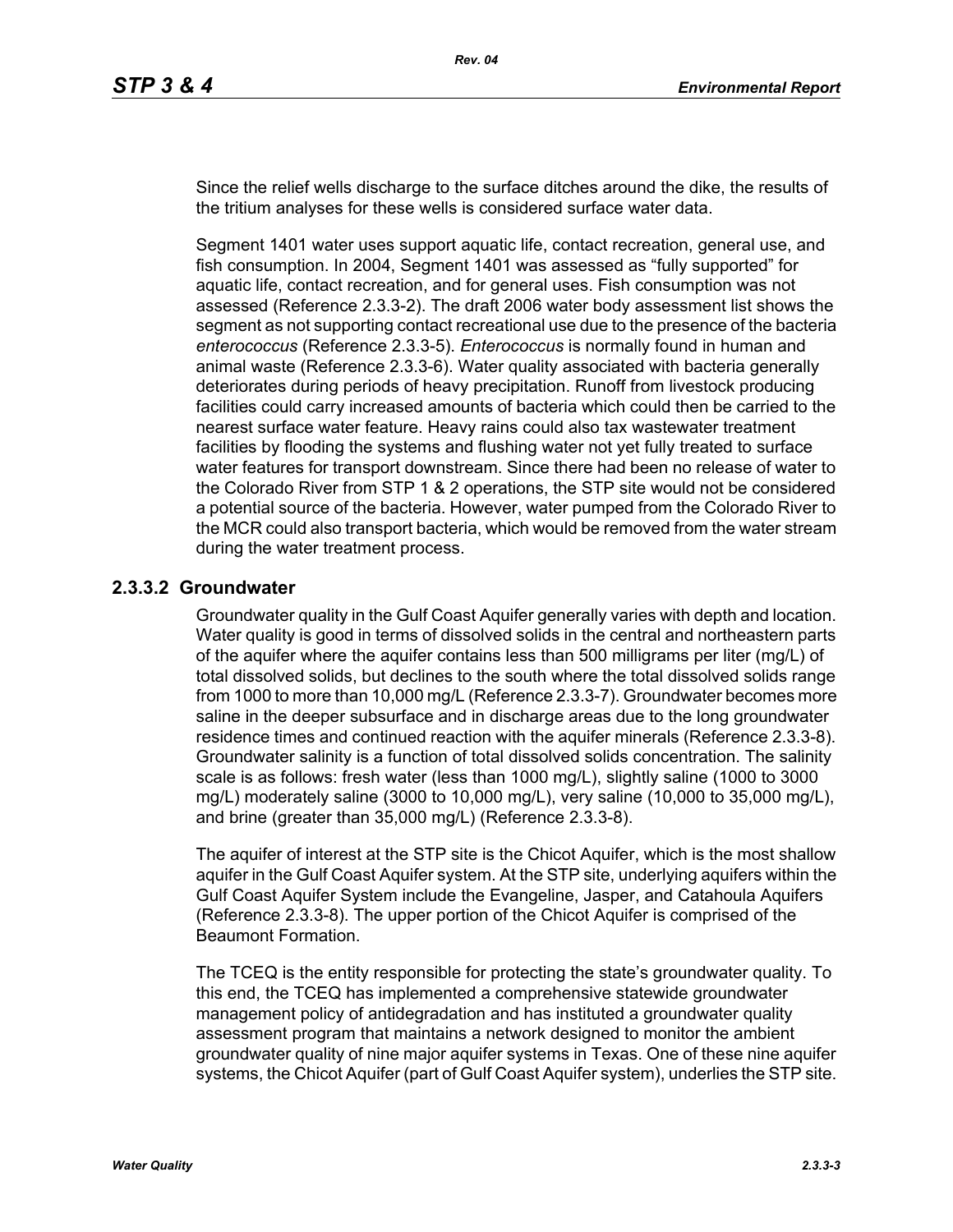Radionuclides, including uranium, radium, and radon gas are naturally occurring within the central and northeastern portion of the Gulf Coast Aquifer, with a high occurrence in the Harris County area located northeast of Matagorda County (Reference 2.3.3-7).

Groundwater quality data from wells within 6 miles (9.6 kilometers) of the STP site located in the same portion of the Chicot Aquifer as the STP site wells are summarized in Table 2.3.3-7. The locations of the wells are indicated on Figure 2.3.2-1.

In 2005, sample analyses on 26 groundwater samples from drinking water wells included in the REMP were analyzed for radionuclides. The results are included in Table 2.3.3-8. The results indicated that Gross Beta was the only radionuclide detected above laboratory detection levels. The control station for the sampling event had higher results than the STP site samples. The location with the highest annual mean Gross Beta concentration was 14 miles (22.4 kilometers) north-northeast of STP 1 & 2. The elevated levels reflect natural radioactive material in the well water, activity not related to the STP site operations.

In 2005, sample analyses on six groundwater samples from monitoring wells included in the REMP were analyzed for the radionuclides. The results are included in Table 2.3.3-9 Tritium was the only radionuclide detected above laboratory detection levels. The location with the highest annual mean tritium concentration was directly south of, and adjacent to, the MCR, 3.8 miles south of STP 1 & 2.

In 2006, sample analyses on 16 groundwater samples from monitoring wells included in the REMP were analyzed for tritium. The results, as shown in Table 2.3.3-10, indicated levels above detection limits at only one groundwater sampling location, piezometer well number 435-02. This well is located approximately 700 feet west of the MCR embankment, approximately 2.9 miles (4.6 kilometers) southwest of STP 1 & 2.

### **2.3.3.2.1 References**

- 2.3.3-1 TCEQ 2005, STP Nuclear Operating Company, TPDES Permit No. 001908000 Renewal. July 21, 2005.
- 2.3.3-2 "Colorado River Basin: 2004 Assessment. Segment 1401," TCEQ (Texas Commission on Environmental Quality), April 14, 2007.
- 2.3.3-3 "Water Quality Data 2000-September 2006," LCRA (Lower Colorado River Authority), 2007. Available at http://waterquality.lcra.org, accessed on June 14, 2007.
- 2.3.3-4 "Matagorda Bay Freshwater Inflow Needs Study," LCRA et al. (Lower Colorado River Authority), TCEQ, Texas Parks and Wildlife, and the Texas Water Development Board, August 2006.
- 2.3.3-5 "Draft 2006 Water Body Assessments by Basin 14 Colorado River Basin," TCEQ 2007b, March 19, 2007. Available at www.tceq.state.tx.us/compliance/ monitoring/water/quality/data/06twqi/06\_list.html.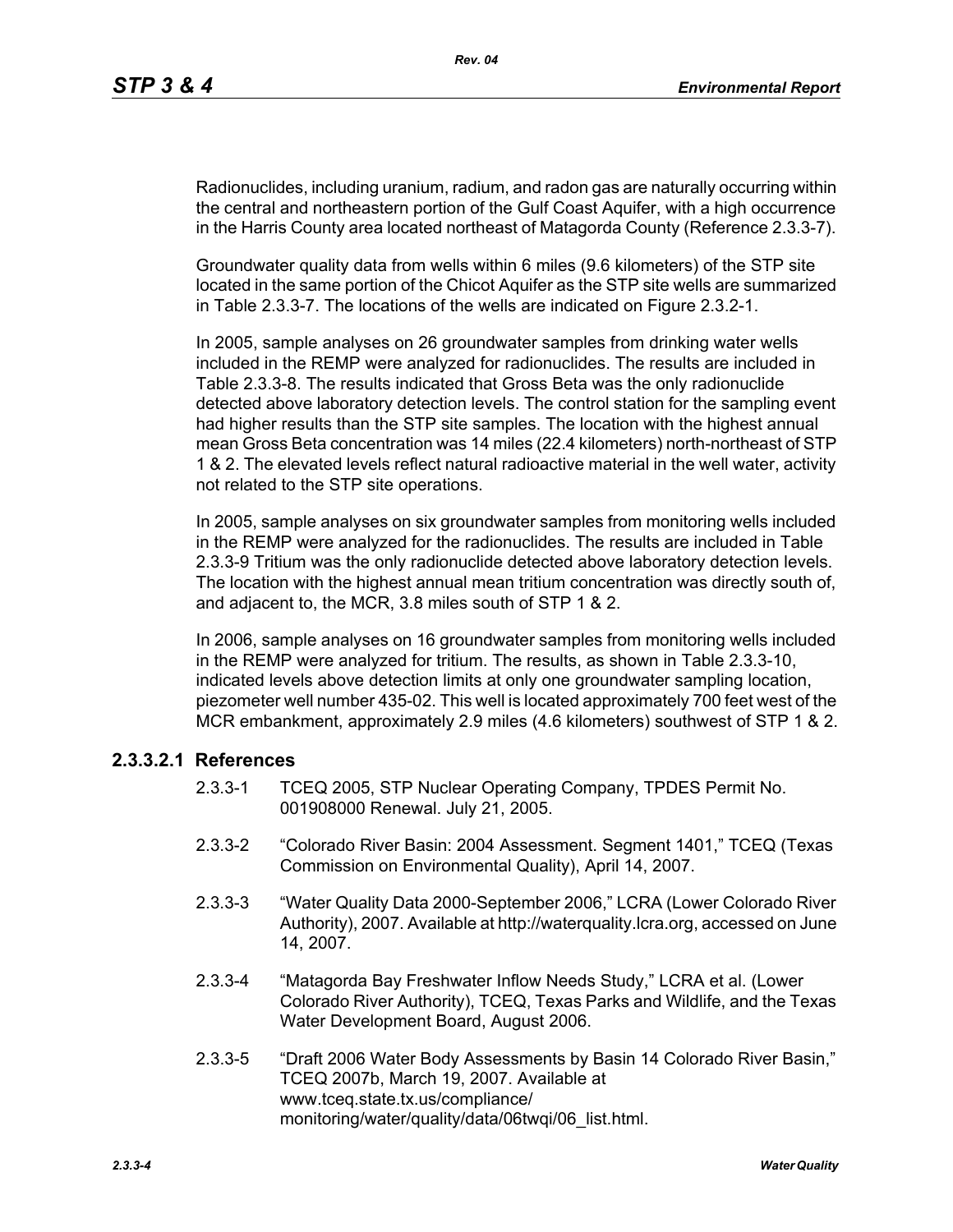| $2.3.3 - 6$ | MedicineNet 2007, Definition of Enterococcus, Available at<br>www.medterms.<br>com/script/main/art.asp?articlekey=20162 accessed on August 8, 2007.                                                   |
|-------------|-------------------------------------------------------------------------------------------------------------------------------------------------------------------------------------------------------|
| $2.3.3 - 7$ | "Water for Texas," TWDB (Texas Water Development Board) 2007a,<br>Document No. GP-8-1, January 2007.                                                                                                  |
| $2.3.3 - 8$ | "Texas Water Development Board Report 365 Aquifers of the Gulf Coast of<br>Texas," Mace et. al., Mace, Robert E., Sarah C. Davidson, Edward S.<br>Angle, and William F. Mullican, III, February 2006. |

- 2.3.3-9 Nalco (Nalco Analytical Resources), 2006a, STPNOC Cooling Water Data, Main Cooling Reservoir. Sampled July 25, 2006. Completed August 3, 2006.
- 2.3.3-10 Nalco 2006b, STPNOC Cooling Water Data, Main Cooling Reservoir. Sampled October 17, 2006. Completed October 31, 2006.
- 2.3.3-11 "Ground Water Quality Samples Matagorda County," TWDB, Ground Water Data System, February 6, 2007.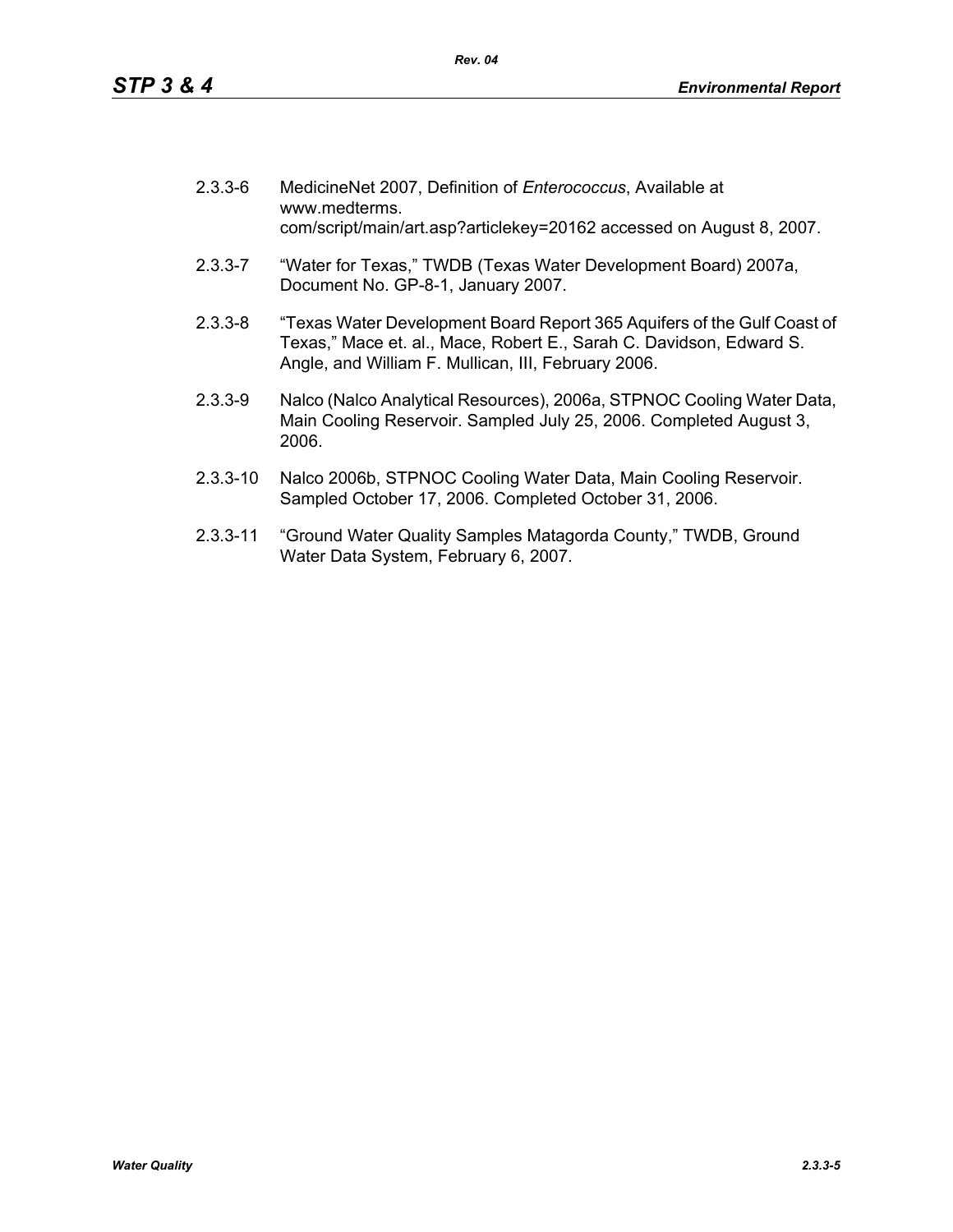|             |                     |                                     | Surface Water Quality Data-Colorado River at Selkirk Island |                      | Table 2.3.3-1(a)    |                     |                                      |                                |                                | STP                                            |
|-------------|---------------------|-------------------------------------|-------------------------------------------------------------|----------------------|---------------------|---------------------|--------------------------------------|--------------------------------|--------------------------------|------------------------------------------------|
| <b>Date</b> | <b>Depth</b><br>(m) | <b>Temperature</b><br>$(^{\circ}C)$ | NO <sub>2</sub> /NO <sub>3</sub> (mg/L)                     | <b>TKN</b><br>(mg/L) | O-P Diss.<br>(mg/L) | <b>DO</b><br>(mg/L) | <b>Total</b><br>Phosphate<br>( uG/L) | PHEOEHYTTN-A<br>FLR Wet (mg/L) | <b>Turbidity</b><br><b>NTU</b> | $\boldsymbol{\omega}$<br>ବ<br>$\blacktriangle$ |
| 01/03/2000  | 0.3                 | No Data                             | 3.2                                                         | 1.85                 | 0.2                 | No Data             | No Data                              | 1.41                           | No Data                        |                                                |
| 01/03/2000  | 1.0                 | 18.92                               | No Data                                                     | No Data              | No Data             | No Data             | No Data                              | No Data                        | 7.49                           |                                                |
| 03/16/2000  | 0.3                 | No Data                             | 2.12                                                        | 0.836                | 0.46                | No Data             | No Data                              | 0.501                          | No Data                        |                                                |
| 03/16/2000  | 1.0                 | 21.82                               | No Data                                                     | No Data              | No Data             | 8.09                | No Data                              | No Data                        | 21.1                           |                                                |
| 05/03/2000  | 0.3                 | No Data                             | < 0.02                                                      | 1.21                 | 0.16                | No Data             | No Data                              | 0.275                          | No Data                        |                                                |
| 05/03/2000  | 1.0                 | 25.07                               | No Data                                                     | No Data              | No Data             | 5.52                | No Data                              | No Data                        | 13                             |                                                |
| 07/11/2000  | 2.2                 | 30.84                               | < 0.02                                                      | 0.713                | 0.06                | 2.7                 | No Data                              | 0.18                           | 10.6                           |                                                |
| 09/12/2000  | 0.33                | No Data                             | < 0.02                                                      | 0.946                | < 0.01              | No Data             | No Data                              | 0.266                          | No Data                        |                                                |
| 09/12/2000  | 0.5                 | 30.72                               | No Data                                                     | No Data              | No Data             | 6.12                | No Data                              | No Data                        | 5.47                           |                                                |
| 11/06/2000  | 0.33                | No Data                             | $\overline{2}$                                              | 0.683                | < 0.01              | No Data             | No Data                              | 0.331                          | No Data                        |                                                |
| 11/06/2000  | 1.0                 | 24.29                               | No Data                                                     | No Data              | No Data             | 7.1                 | No Data                              | No Data                        | 32.1                           |                                                |
| 01/04/2001  | 0.33                | No Data                             | 0.98                                                        | 0.594                | 0.11                | No Data             | No Data                              | 0.237                          | No Data                        |                                                |
| 01/04/2001  | 0.6                 | 6.41                                | No Data                                                     | No Data              | No Data             | 12.86               | No Data                              | No Data                        | 127                            |                                                |
| 03/01/2001  | 0.33                | No Data                             | 1.22                                                        | 0.434                | 0.19                | No Data             | No Data                              | 0.255                          | No Data                        |                                                |
| 03/01/2001  | 0.8                 | 18.67                               | No Data                                                     | No Data              | No Data             | 8.94                | No Data                              | No Data                        | 47.2                           |                                                |
| 05/03/2001  | 0.2                 | 25.82                               | No Data                                                     | No Data              | No Data             | 10.15               | No Data                              | No Data                        | 25.7                           |                                                |
| 05/03/2001  | 0.33                | No Data                             | 1.23                                                        | 0.821                | 0.08                | No Data             | No Data                              | 0.168                          | No Data                        |                                                |
| 07/18/2001  | 0.33                | No Data                             | < 0.02                                                      | 1.6                  | 0.0754              | No Data             | No Data                              | 0.158                          | No Data                        |                                                |
| 07/18/2001  | 0.7                 | 33                                  | No Data                                                     | No Data              | No Data             | 9.72                | No Data                              | No Data                        | 31.6                           |                                                |
| 09/05/2001  | 0.33                | No Data                             | 0.707                                                       | 1.09                 | 0.258               | No Data             | No Data                              | 0.408                          | No Data                        |                                                |
| 09/05/2001  | 0.5                 | 27.91                               | No Data                                                     | No Data              | No Data             | 5.41                | No Data                              | No Data                        | 199                            |                                                |
| 11/26/2001  | 0.33                | No Data                             | 0.735                                                       | 0.489                | 0.907               | No Data             | No Data                              | 0.118                          | No Data                        |                                                |
| 11/26/2001  | 0.8                 | 19.15                               | No Data                                                     | No Data              | No Data             | 9.38                | No Data                              | No Data                        | 85.8                           | Environmental Report                           |

*2.3.3-6*

*Rev. 04*

**Water Quality** *Water Quality*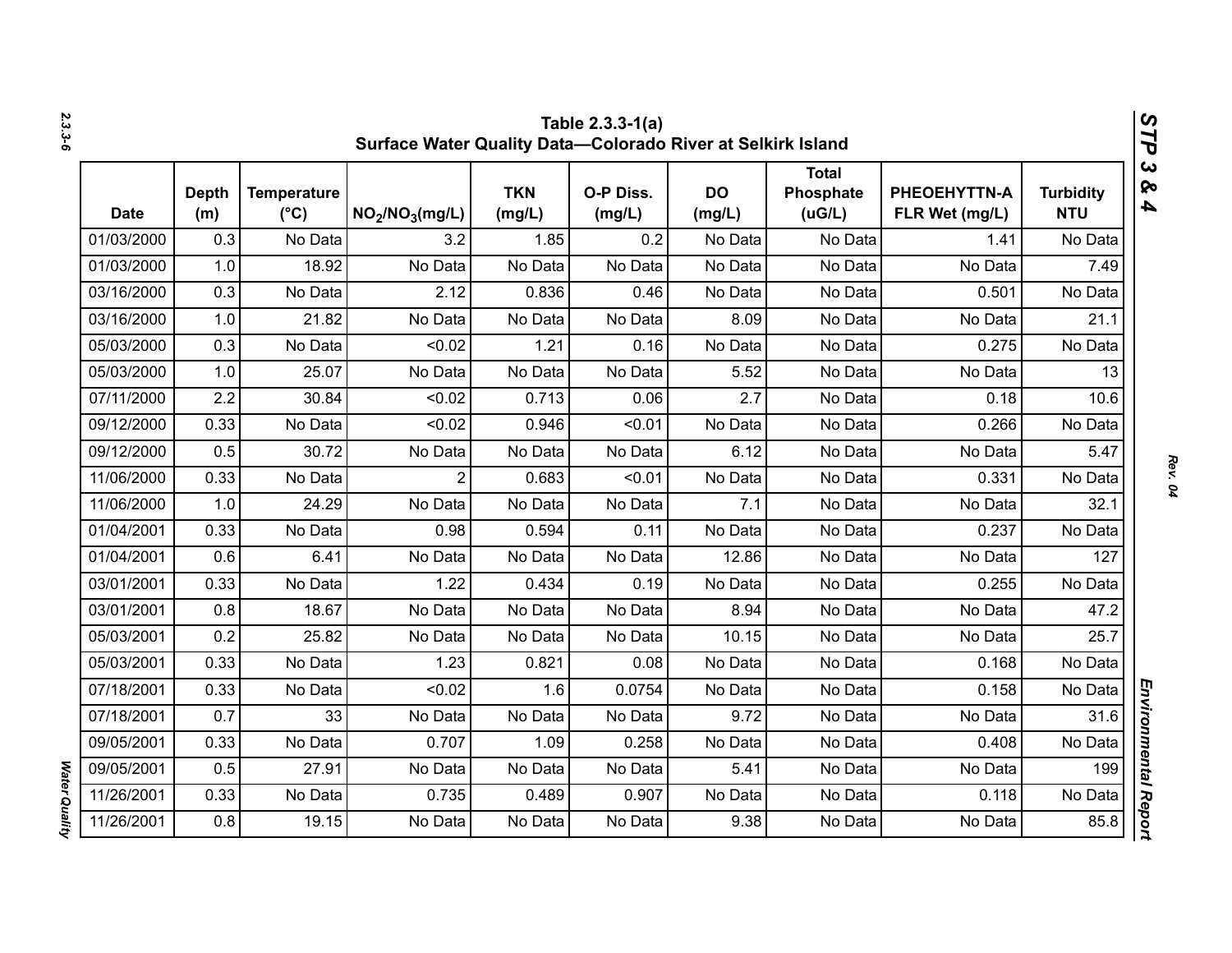|             |                     |                                     | Surface Water Quality Data-Colorado River at Selkirk Island (Continued) |                      | Table 2.3.3-1(a)    |                     |                                     |                                |                                | STP                                              |
|-------------|---------------------|-------------------------------------|-------------------------------------------------------------------------|----------------------|---------------------|---------------------|-------------------------------------|--------------------------------|--------------------------------|--------------------------------------------------|
| <b>Date</b> | <b>Depth</b><br>(m) | <b>Temperature</b><br>$(^{\circ}C)$ | NO <sub>2</sub> /NO <sub>3</sub> (mg/L)                                 | <b>TKN</b><br>(mg/L) | O-P Diss.<br>(mg/L) | <b>DO</b><br>(mg/L) | <b>Total</b><br>Phosphate<br>(uG/L) | PHEOEHYTTN-A<br>FLR Wet (mg/L) | <b>Turbidity</b><br><b>NTU</b> | $\boldsymbol{\omega}$<br>ନ୍ତ<br>$\blacktriangle$ |
| 01/16/2002  | 0.33                | No Data                             | 1.25                                                                    | 0.389                | 0.175               | No Data             | No Data                             | 0.168                          | No Data                        |                                                  |
| 01/16/2002  | 0.5                 | 14.35                               | No Data                                                                 | No Data              | No Data             | 10.62               | No Data                             | No Data                        | 40.7                           |                                                  |
| 03/20/2002  | 0.33                | No Data                             | 1.42                                                                    | 0.49                 | 0.08                | No Data             | No Data                             | 0.28                           | No Data                        |                                                  |
| 03/20/2002  | 0.8                 | 22.15                               | No Data                                                                 | No Data              | No Data             | 8.55                | No Data                             | No Data                        | 8.52                           |                                                  |
| 05/09/2002  | 0.33                | No Data                             | 0.02                                                                    | 0.9                  | 0.03                | No Data             | No Data                             | 0.1                            | No Data                        |                                                  |
| 05/09/2002  | 0.8                 | 29.04                               | No Data                                                                 | No Data              | No Data             | 8.81                | No Data                             | No Data                        | 7.71                           |                                                  |
| 07/01/2002  | 0.33                | No Data                             | 0.71                                                                    | 1.1                  | 0.22                | No Data             | No Data                             | 0.31                           | No Data                        |                                                  |
| 09/09/2002  | 0.33                | No Data                             | 0.19                                                                    | 1.41                 | 0.39                | No Data             | No Data                             | 0.7                            | No Data                        |                                                  |
| 09/09/2002  | 0.6                 | 26.56                               | No Data                                                                 | No Data              | No Data             | 6.12                | No Data                             | No Data                        | 441                            |                                                  |
| 09/09/2002  | 2.0                 | 26.56                               | No Data                                                                 | No Data              | No Data             | 5.88                | No Data                             | No Data                        | No Data                        |                                                  |
| 11/05/2002  | 0.3                 | 16.16                               | No Data                                                                 | No Data              | No Data             | 9.92                | No Data                             | No Data                        | 772                            |                                                  |
| 11/05/2002  | 0.33                | No Data                             | 0.25                                                                    | 1.14                 | 0.17                | No Data             | No Data                             | 0.55                           | No Data                        |                                                  |
| 11/05/2002  | 0.8                 | 16.15                               | No Data                                                                 | No Data              | No Data             | 9.53                | No Data                             | No Data                        | No Data                        |                                                  |
| 01/02/2003  | 0.3                 | 14.54                               | 0.77                                                                    | 1.19                 | 0.08                | 11.35               | No Data                             | 0.37                           | 392                            |                                                  |
| 01/02/2003  | 1.6                 | 14.53                               | No Data                                                                 | No Data              | No Data             | 10.46               | No Data                             | No Data                        | No Data                        |                                                  |
| 03/05/2003  | 0.3                 | 12.76                               | 0.76                                                                    | 0.51                 | 0.07                | 10.99               | No Data                             | 0.21                           | 123                            |                                                  |
| 05/07/2003  | 0.3                 | 26.99                               | No Data                                                                 | No Data              | No Data             | 7.54                | No Data                             | No Data                        | 17                             |                                                  |
| 05/07/2003  | 0.33                | No Data                             | 0.14                                                                    | 2.04                 | 0.01                | No Data             | No Data                             | 0.08                           | 0.08                           |                                                  |
| 05/07/2003  | 1.1                 | 26.91                               | No Data                                                                 | No Data              | No Data             | 7.08                | No Data                             | No Data                        | No Data                        |                                                  |
| 07/02/2003  | 0.3                 | 31.19                               | No Data                                                                 | No Data              | No Data             | 7.57                | No Data                             | No Data                        | 17                             |                                                  |
| 07/02/2003  | 0.33                | No Data                             | 0.43                                                                    | 0.88                 | 0.06                | No Data             | No Data                             | 0.08                           | No Data                        |                                                  |
| 07/02/2003  | 1.2                 | 30.57                               | No Data                                                                 | No Data              | No Data             | 6.82                | No Data                             | No Data                        | No Data                        |                                                  |
| 09/30/2003  | 0.33                | 26.89                               | 0.75                                                                    | 0.973                | 0.141               | 12.07               | 13.3                                | 0.23                           | 18.3                           | Environmental Report                             |

 $2.3.3 - 7$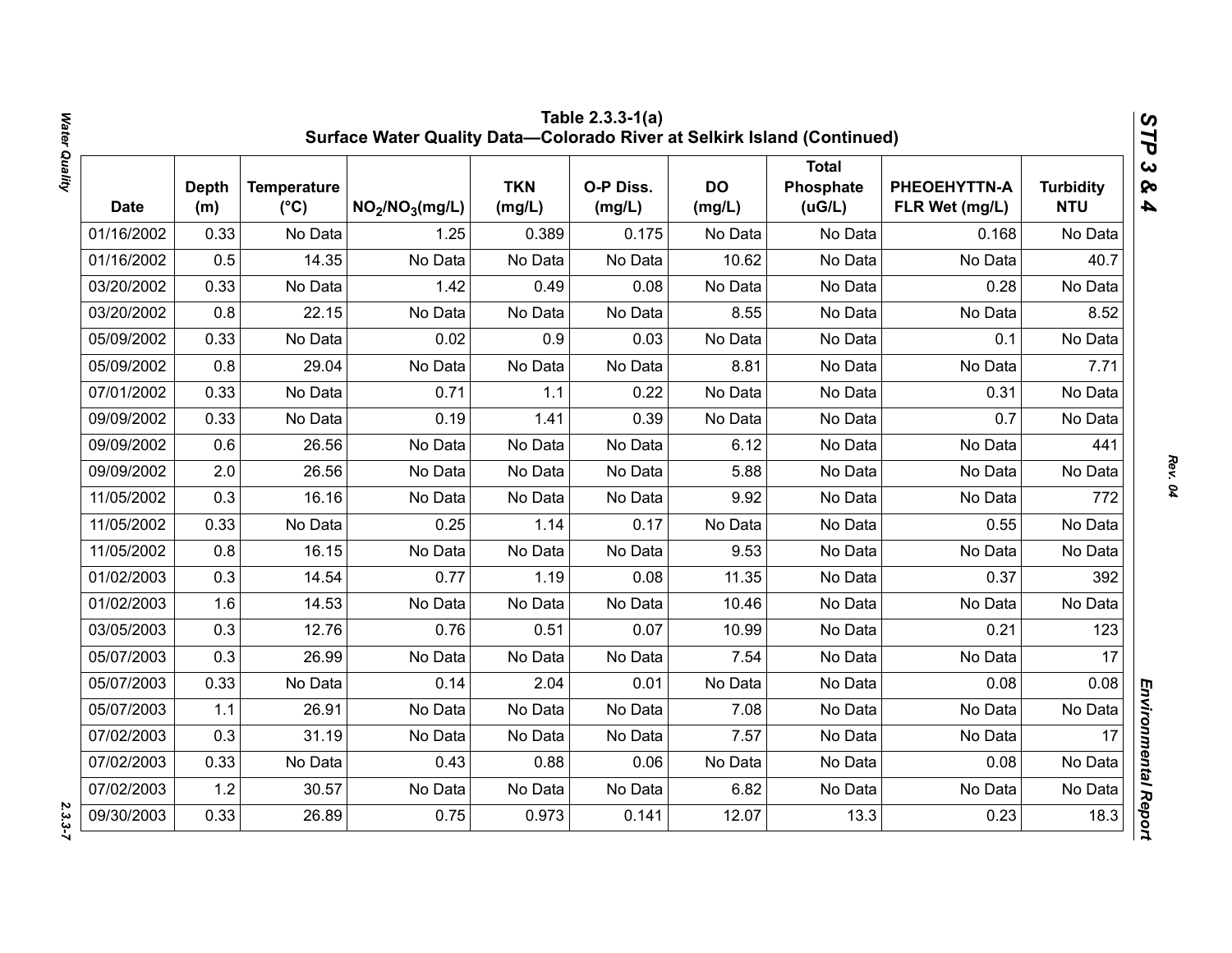| <b>Date</b> | <b>Depth</b><br>(m) | <b>Temperature</b><br>$(^{\circ}C)$ | NO <sub>2</sub> /NO <sub>3</sub> (mg/L) | <b>TKN</b><br>(mg/L) | O-P Diss.<br>(mg/L) | <b>DO</b><br>(mg/L) | <b>Total</b><br>Phosphate<br>(UG/L) | PHEOEHYTTN-A<br>FLR Wet (mg/L) | <b>Turbidity</b><br><b>NTU</b> |
|-------------|---------------------|-------------------------------------|-----------------------------------------|----------------------|---------------------|---------------------|-------------------------------------|--------------------------------|--------------------------------|
| 11/03/2003  | 0.33                | 23.54                               | 1.5                                     | 0.931                | 0.226               | 9.33                | 2.7                                 | 0.25                           | 11.5                           |
| 01/13/2004  | 0.33                | 14.33                               | 2.08                                    | 0.526                | 0.326               | 10.79               | 1.2                                 | 0.34                           | 18.3                           |
| 03/09/2004  | 0.33                | 20.78                               | 1.13                                    | 0.849                | 0.236               | 9.1                 | 1.5                                 | 0.23                           | 31.6                           |
| 05/04/2004  | 0.34                | 21.1                                | 1.49                                    | 0.764                | 0.271               | 8.44                | 1.0                                 | 0.39                           | 158.0                          |
| 07/13/2004  | 0.32                | 30.51                               | 0.27                                    | 0.748                | 0.054               | 11.26               | 6.2                                 | 0.117                          | 22.0                           |
| 07/13/2004  | 1.2                 | 30.23                               | No Data                                 | No Data              | No Data             | 10.13               | No Data                             | No Data                        | No Data                        |
| 09/14/2004  | 0.33                | 29.88                               | < 0.02                                  | 1.01                 | 0.054               | 9.77                | 5.9                                 | 0.125                          | 10.9                           |
| 09/14/2004  | 1.26                | 29.19                               | No Data                                 | No Data              | No Data             | 5.69                | No Data                             | No Data                        | No Data                        |
| 11/10/2004  | 0.33                | 21.34                               | 1.633                                   | 0.72                 | 0.225               | 8.92                | < 3.0                               | 0.287                          | 58.9                           |
| 11/10/2004  | 0.88                | 21.2                                | No Data                                 | No Data              | No Data             | 8.83                | No Data                             | No Data                        | No Data                        |
| 01/06/2005  | 0.3                 | 19.22                               | 1.157                                   | 0.294                | 0.099               | 9.21                | 5.2                                 | 0.129                          | No Data                        |
| 03/01/2005  | 0.3                 | 17.58                               | 1.922                                   | 0.661                | 0.146               | 9.67                | < 3.0                               | 0.287                          | 84.8                           |
| 05/10/2005  | 0.3                 | 23.44                               | 0.1532                                  | 1.09                 | < 0.04              | 5.73                | 8.3                                 | 0.068                          | 39.4                           |
| 07/05/2005  | 0.3                 | 32.79                               | < 0.02                                  | 0.704                | < 0.04              | 8.43                | 4.7                                 | 0.178                          | 15.5                           |
| 09/01/2005  | 0.33                | 31.82                               | < 0.02                                  | 1.07                 | < 0.04              | 5.41                | No Data                             | 0.671                          | 7.59                           |
| 11/01/2005  | 0.3                 | 20.27                               | 1.5167                                  | 0.6936               | 0.112               | 9.29                | No Data                             | 0.1886                         | 8.79                           |
| 01/10/2006  | 0.3                 | 15.73                               | 3.299                                   | 0.7941               | 0.296               | 10.25               | No Data                             | 0.3105                         | 8.43                           |
| 03/06/2006  | 0.33                | 21.58                               | 2.0476                                  | 1.2867               | 0.376               | 12.2                | No Data                             | 0.3163                         | 15.3                           |
| 05/17/2006  | 0.33                | 25.4                                | 1.0557                                  | 0.5182               | 0.176               | 7.44                | No Data                             | 0.228                          | 18.0                           |
| 07/17/2006  | 0.3                 | 33.41                               | 0.3                                     | 0.604                | 0.194               | 9.16                | No Data                             | 0.277                          | 10.8                           |
| 09/13/2006  | 0.3                 | 28.97                               | 0.16                                    | 1.62                 | 0.064               | 6.27                | No Data                             | 0.221                          | 14.8                           |

**Water Quality** *Water Quality*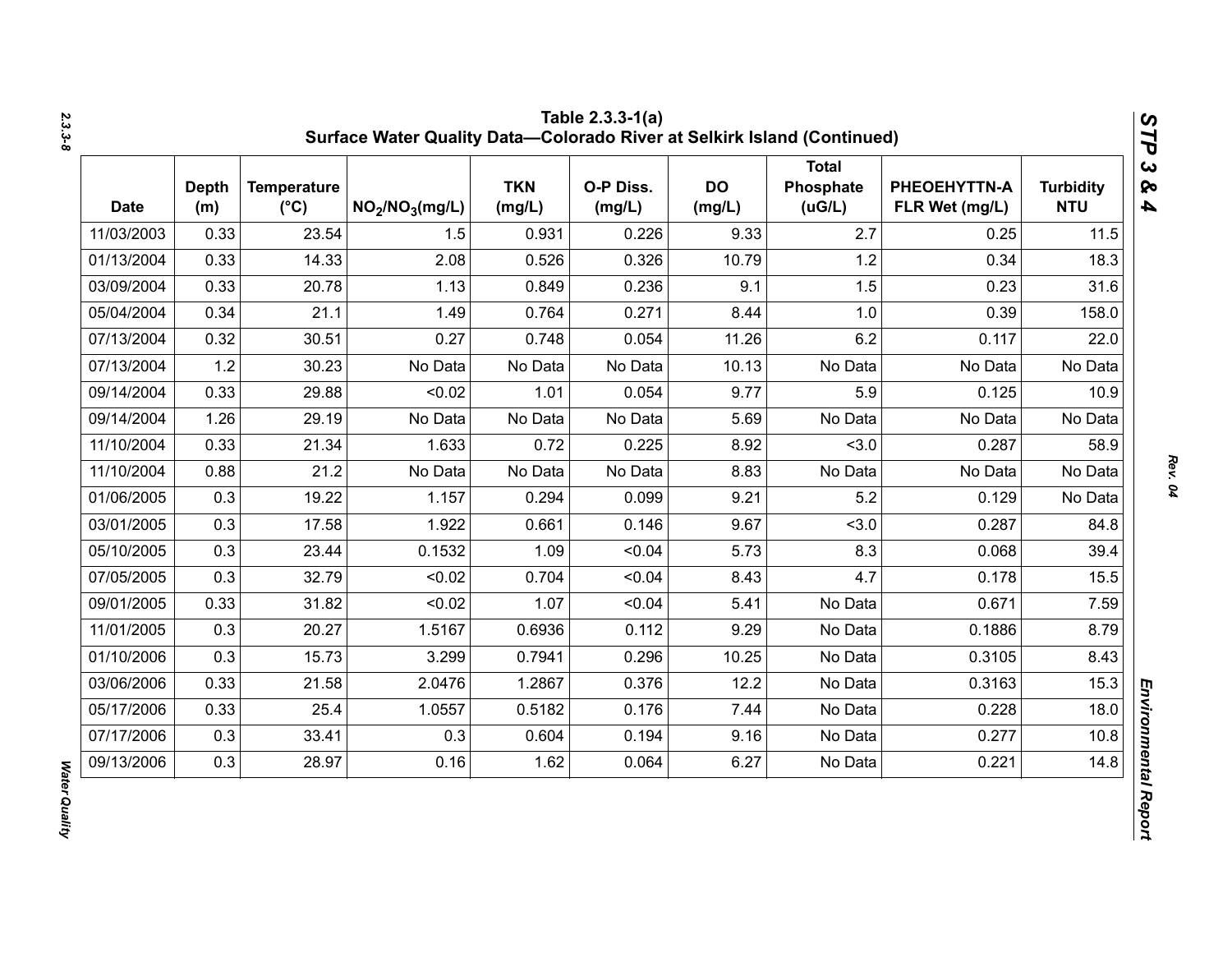| <b>Date</b> | Depth<br>(m) | <b>TOC</b><br>(mg/L) | <b>Chloride</b><br>mg/L) | Chlorophyll-A-Phyto<br><b>CHFLuG/L</b> | E. Coli<br>(#/100 ml) | <b>Enterococcus</b><br><b>IDEXX</b><br>(MPN/100/ml) |
|-------------|--------------|----------------------|--------------------------|----------------------------------------|-----------------------|-----------------------------------------------------|
| 01/03/2000  | 0.3          | 2.03                 | 2,290                    | No Data                                | 49                    | No Data                                             |
| 03/16/2000  | 0.3          | 3.21                 | 1,200                    | No Data                                | 128                   | No Data                                             |
| 05/03/2000  | 0.3          | 3.14                 | 2,380                    | No Data                                | 300                   | No Data                                             |
| 07/11/2000  | 2.2          | 2.09                 | 4,690                    | No Data                                | $\overline{7}$        | No Data                                             |
| 09/12/2000  | 0.33         | 1.74                 | 12,400                   | No Data                                | 1                     | No Data                                             |
| 11/06/2000  | 0.33         | 2.1                  | 3,040                    | No Data                                | 600                   | No Data                                             |
| 01/04/2001  | 0.33         | 4.92                 | 32.2                     | No Data                                | 80                    | No Data                                             |
| 03/01/2001  | 0.33         | 3.61                 | 45.5                     | No Data                                | 49                    | No Data                                             |
| 05/03/2001  | 0.33         | 3.59                 | 408                      | No Data                                | 9                     | No Data                                             |
| 07/18/2001  | 0.33         | 4.14                 | 1,530                    | No Data                                | 142                   | No Data                                             |
| 09/05/2001  | 0.33         | 7.28                 | 14.5                     | No Data                                | 300                   | 1,400                                               |
| 11/26/2001  | 0.33         | 3.52                 | 35.6                     | No Data                                | No Data               | 209                                                 |
| 01/16/2002  | 0.33         | 3.47                 | 37.9                     | No Data                                | No Data               | 16.6                                                |
| 03/20/2002  | 0.33         | 2.62                 | 783                      | No Data                                | No Data               | 30                                                  |
| 05/09/2002  | 0.33         | 2.68                 | 1,210                    | No Data                                | No Data               | No Data                                             |
| 07/01/2002  | 0.33         | 4.74                 | 39                       | No Data                                | No Data               | 240                                                 |
| 09/09/2002  | 0.33         | 7.08                 | 18.1                     | No Data                                | No Data               | 7,700                                               |
| 11/05/2002  | 0.33         | 4.7                  | 6.21                     | No Data                                | No Data               | 1,900                                               |
| 01/02/2003  | 0.3          | 6.22                 | 26.4                     | No Data                                | No Data               | 450                                                 |
| 03/05/2003  | 0.3          | 4                    | 31.4                     | No Data                                | No Data               | 19                                                  |
| 05/07/2003  | 0.33         | 3.41                 | 401                      | No Data                                | No Data               | 34                                                  |
| 07/02/2003  | 0.33         | 2.59                 | 687                      | No Data                                | No Data               | 33                                                  |
| 09/30/2003  | .033         | 4.55                 | 348                      | 57                                     | No Data               | $\overline{4}$                                      |
| 11/03/2003  | 0.33         | 3.22                 | 354                      | 14.9                                   | No Data               | 41                                                  |
| 01/13/2004  | 0.33         | 2.6                  | 1,190                    | 7.2                                    | No Data               | 61                                                  |
| 03/09/2004  | 0.33         | 5.5                  | 110                      | 8.2                                    | No Data               | 180                                                 |
| 05/04/2004  | 0.34         | 6.2                  | 20.3                     | 3.5                                    | No Data               | 240                                                 |
| 07/13/2004  | 0.32         | 4.2                  | 33.9                     | 26.3                                   | No Data               | 540                                                 |
| 09/14/2004  | 0.33         | 2.6                  | 2,060                    | 26.1                                   | No Data               | 160                                                 |
| 11/10/2004  | 0.33         | 5.88                 | 93.2                     | 5.7                                    | No Data               | 1,600                                               |
| 01/06/2005  | 0.3          | 2.74                 | 37.9                     | 18.7                                   | No Data               | No Data                                             |
| 03/01/2005  | 0.3          | 4.92                 | 30.8                     | $5$                                    | No Data               | 87                                                  |
| 05/10/2005  | 0.3          | 3                    | 267                      | 32.7                                   | No Data               | 10                                                  |
| 07/05/2005  | 0.3          | 3.53                 | 343                      | 21                                     | No Data               | $10\,$                                              |
| 09/01/2005  | 0.33         | 2.89                 | 4,450                    | No Data                                | No Data               | 20                                                  |
| 11/01/2005  | 0.3          | 2.025                | 1,277.96                 | No Data                                | No Data               | $10\,$                                              |
| 01/10/2006  | 0.3          | 3.527                | 969.356                  | No Data                                | No Data               | $\mathbf{1}$                                        |
| 03/06/2006  | 0.33         | 2.694                | 1,122.32                 | No Data                                | No Data               | 10                                                  |
| 05/17/2006  | 0.33         | 3.353                | 1,289.32                 | $\overline{No}$ Data                   | No Data               | op31                                                |
| 07/17/2006  | 0.3          | 4.3                  | 203                      | No Data                                | No Data               | 10                                                  |
| 09/13/2006  | 0.3          | 3.65                 | 2,160                    | No Data                                | No Data               | 82                                                  |

**Table 2.3.3-1(b) Surface Water Quality Data—Colorado River at Selkirk Island**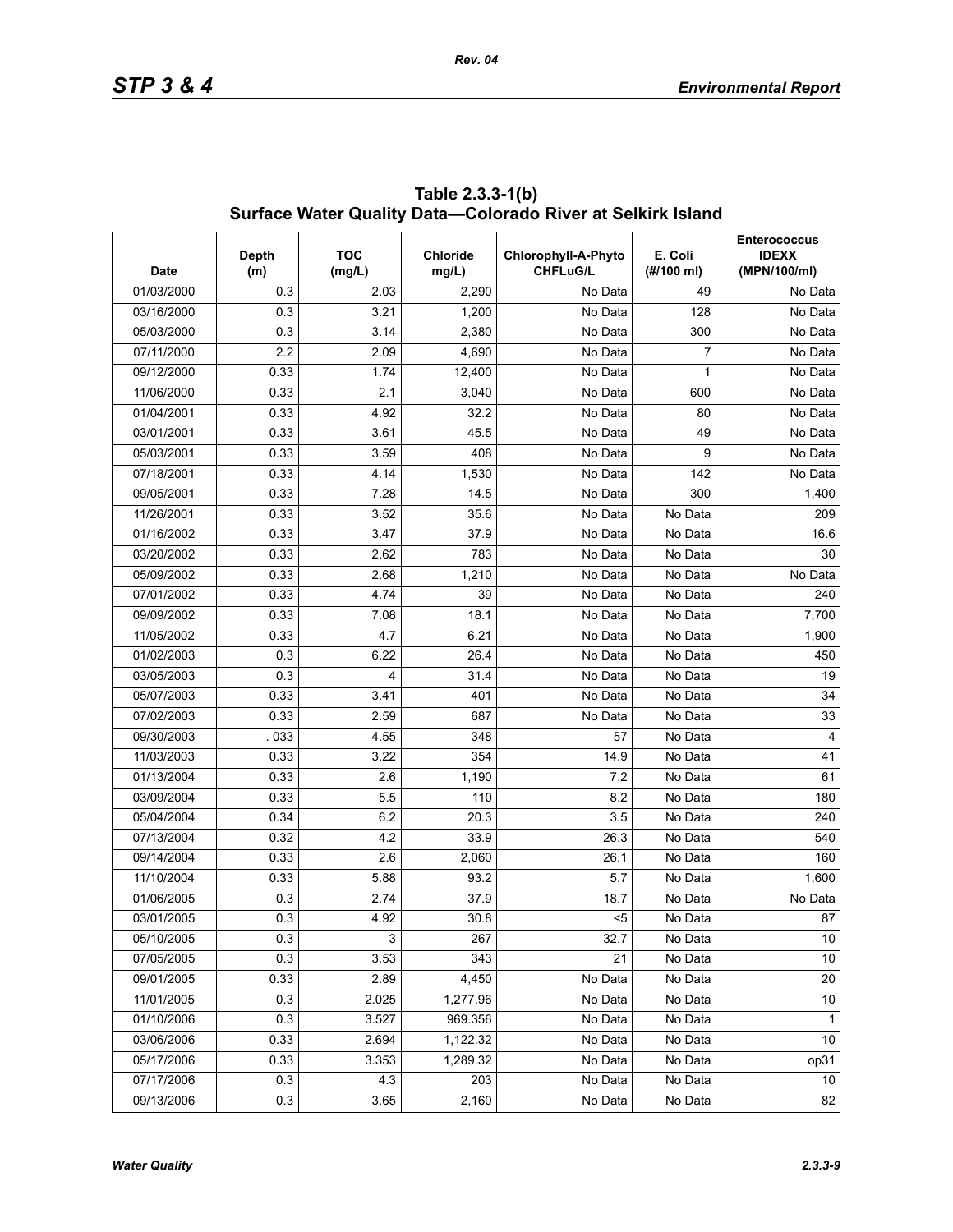|             | Surface Water Quality Data—Colorado River at Selkirk Island (Continued) |                                                        |                                      |                                                   |  |  |  |  |  |  |
|-------------|-------------------------------------------------------------------------|--------------------------------------------------------|--------------------------------------|---------------------------------------------------|--|--|--|--|--|--|
| <b>Date</b> | Depth<br>(m)                                                            | <b>Total Alkalinity</b><br>CaCo <sub>3</sub><br>(mg/L) | Chlorophyll-A<br>Corrected<br>(ug/L) | <b>Fecal Coli</b><br><b>MFM-FCBR</b><br>(#/100ml) |  |  |  |  |  |  |
| 01/03/2000  | 0.3                                                                     | 222                                                    | 21                                   | 64                                                |  |  |  |  |  |  |
| 03/16/2000  | 0.3                                                                     | 188                                                    | 6.6                                  | 168                                               |  |  |  |  |  |  |
| 05/03/2000  | 0.3                                                                     | 163                                                    | 10.9                                 | 700                                               |  |  |  |  |  |  |
| 07/11/2000  | 2.2                                                                     | 162                                                    | 4.8                                  | 6                                                 |  |  |  |  |  |  |
| 09/12/2000  | 0.33                                                                    | 158                                                    | 15.8                                 | $\overline{c}$                                    |  |  |  |  |  |  |
| 11/06/2000  | 0.33                                                                    | 134                                                    | 3.7                                  | 600                                               |  |  |  |  |  |  |
| 01/04/2001  | 0.33                                                                    | 137                                                    | 0.9                                  | 112                                               |  |  |  |  |  |  |
| 03/01/2001  | 0.33                                                                    | 152                                                    | 2.51                                 | 132                                               |  |  |  |  |  |  |
| 05/03/2001  | 0.33                                                                    | 182                                                    | 21.9                                 | 8                                                 |  |  |  |  |  |  |
| 07/18/2001  | 0.33                                                                    | 165                                                    | 19.2                                 | 400                                               |  |  |  |  |  |  |
| 09/05/2001  | 0.33                                                                    | 94.1                                                   | 1                                    | No Data                                           |  |  |  |  |  |  |
| 11/26/2001  | 0.33                                                                    | 176                                                    | 0.836                                | No Data                                           |  |  |  |  |  |  |
| 01/16/2002  | 0.33                                                                    | 189                                                    | 6.48                                 | No Data                                           |  |  |  |  |  |  |
| 03/20/2002  | 0.33                                                                    | 224                                                    | 15.6                                 | No Data                                           |  |  |  |  |  |  |
| 05/09/2002  | 0.33                                                                    | 148                                                    | 18                                   | No Data                                           |  |  |  |  |  |  |
| 07/01/2002  | 0.33                                                                    | 108                                                    | 7.5                                  | No Data                                           |  |  |  |  |  |  |
| 09/09/2002  | 0.33                                                                    | 81                                                     | 12.9                                 | No Data                                           |  |  |  |  |  |  |
| 11/05/2002  | 0.33                                                                    | 75                                                     | 1.3                                  | No Data                                           |  |  |  |  |  |  |
| 01/02/2003  | 0.3                                                                     | 151                                                    | 5.4                                  | No Data                                           |  |  |  |  |  |  |
| 03/05/2003  | 0.3                                                                     | 184                                                    | 9.1                                  | No Data                                           |  |  |  |  |  |  |
| 05/07/2003  | 0.33                                                                    | 183                                                    | 27.6                                 | No Data                                           |  |  |  |  |  |  |
| 07/02/2003  | 0.33                                                                    | 167                                                    | 16.7                                 | No Data                                           |  |  |  |  |  |  |
| 09/30/2003  | 0.33                                                                    | 166                                                    | No Data                              | No Data                                           |  |  |  |  |  |  |
| 11/03/2003  | 0.33                                                                    | 203                                                    | No Data                              | No Data                                           |  |  |  |  |  |  |
| 01/13/2004  | 0.33                                                                    | 205                                                    | No Data                              | No Data                                           |  |  |  |  |  |  |
| 03/09/2004  | 0.33                                                                    | 136                                                    | No Data                              | No Data                                           |  |  |  |  |  |  |
| 05/04/2004  | 0.34                                                                    | 94                                                     | No Data                              | No Data                                           |  |  |  |  |  |  |
| 07/13/2004  | 0.32                                                                    | 183                                                    | No Data                              | No Data                                           |  |  |  |  |  |  |
| 09/14/2004  | 0.33                                                                    | 182                                                    | No Data                              | No Data                                           |  |  |  |  |  |  |
| 11/10/2004  | 0.33                                                                    | 133                                                    | No Data                              | No Data                                           |  |  |  |  |  |  |
| 01/06/2005  | 0.3                                                                     | 218                                                    | No Data                              | No Data                                           |  |  |  |  |  |  |
| 03/01/2005  | 0.3                                                                     | 162                                                    | No Data                              | No Data                                           |  |  |  |  |  |  |
| 05/10/2005  | 0.3                                                                     | 176                                                    | No Data                              | No Data                                           |  |  |  |  |  |  |
| 07/05/2005  | 0.3                                                                     | 160                                                    | No Data                              | No Data                                           |  |  |  |  |  |  |
| 09/01/2005  | 0.33                                                                    | 171                                                    | No Data                              | No Data                                           |  |  |  |  |  |  |
| 11/01/2005  | 0.3                                                                     | 223.1                                                  | 5.9808                               | No Data                                           |  |  |  |  |  |  |
| 01/10/2006  | 0.3                                                                     | 235.3                                                  | 5.72448                              | No Data                                           |  |  |  |  |  |  |
| 03/06/2006  | 0.33                                                                    | 215                                                    | 24.6153                              | No Data                                           |  |  |  |  |  |  |
| 05/17/2006  | 0.33                                                                    | 118.7                                                  | 6.94093                              | No Data                                           |  |  |  |  |  |  |
| 07/17/2006  | 0.3                                                                     | 160                                                    | 18.8                                 | No Data                                           |  |  |  |  |  |  |
| 09/13/2006  | 0.3                                                                     | 170                                                    | 15.2                                 | No Data                                           |  |  |  |  |  |  |

**Table 2.3.3-1(b) Surface Water Quality Data—Colorado River at Selkirk Island (Continued)**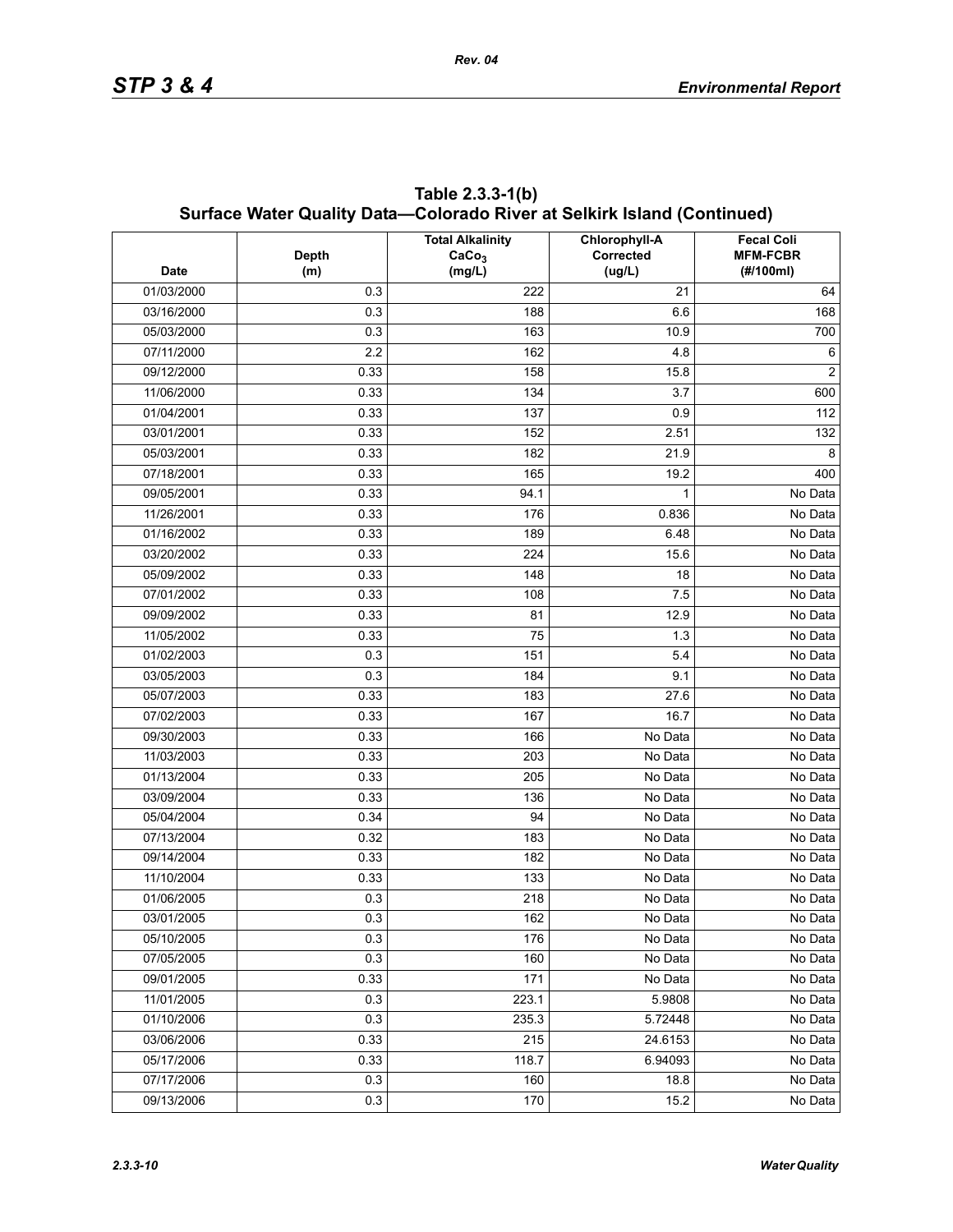| <b>Date</b> | <b>Depth</b><br>(m) | $NH3-N$<br><b>Total</b><br>(mg/L) | pH<br>(SU) | <b>PHEOPHTN A</b><br>(ug/L) | <b>Residual Total</b><br>(Nonfilterable)<br>(mg/L) | <b>Residual</b><br><b>Total Filtrate</b><br>Dissolved-180<br>(mg/L) | <b>Specific</b><br><b>Conductivity</b><br><b>Field</b><br>(µmhos/cm) | Sulfate SO <sub>4</sub><br>(mg/L) |
|-------------|---------------------|-----------------------------------|------------|-----------------------------|----------------------------------------------------|---------------------------------------------------------------------|----------------------------------------------------------------------|-----------------------------------|
| 01/03/2000  | 0.3                 | < 0.02                            | No Data    | 6.9                         | 21                                                 | 4,280                                                               | No Data                                                              | 340                               |
| 01/03/2000  | 1.0                 | No Data                           | 8.16       | No Data                     | No Data                                            | No Data                                                             | 7,766                                                                | No Data                           |
| 03/16/2000  | 0.3                 | 0.098                             | No Data    | 2.3                         | 21                                                 | 2,380                                                               | No Data                                                              | 206                               |
| 03/16/2000  | 1.0                 | No Data                           | 8.08       | No Data                     | No Data                                            | No Data                                                             | 4,287                                                                | No Data                           |
| 05/03/2000  | 0.3                 | 0.291                             | No Data    | 2.6                         | 34                                                 | No Data                                                             | No Data                                                              | 338                               |
| 05/03/2000  | 1.0                 | No Data                           | 7.95       | No Data                     | No Data                                            | No Data                                                             | 7,241d                                                               | No Data                           |
| 07/11/2000  | 2.2                 | < 0.02                            | 7.74       | 1.3                         | 31                                                 | No Data                                                             | 23,468                                                               | 582                               |
| 09/12/2000  | 0.33                | < 0.02                            | No Data    | 5.2                         | 91                                                 | No Data                                                             | No Data                                                              | 1,650                             |
| 09/12/2000  | 0.5                 | No Data                           | 8.14       | No Data                     | No Data                                            | No Data                                                             | 33,826                                                               | No Data                           |
| 11/06/2000  | 0.33                | 0.135                             | No Data    | 1.2                         | 47                                                 | No Data                                                             | No Data                                                              | 408                               |
| 11/06/2000  | 1.0                 | No Data                           | 7.85       | No Data                     | No Data                                            | No Data                                                             | 9,539                                                                | No Data                           |
| 01/04/2001  | 0.33                | 0.0223                            | No Data    | < 0.5                       | 66                                                 | No Data                                                             | No Data                                                              | 35.1                              |
| 01/04/2001  | 0.6                 | No Data                           | 8.02       | No Data                     | No Data                                            | No Data                                                             | 432                                                                  | No Data                           |
| 03/01/2001  | 0.33                | < 0.02                            | No Data    | 0.593                       | 37                                                 | No Data                                                             | No Data                                                              | 35.2                              |
| 03/01/2001  | 0.8                 | No Data                           | 8.2        | No Data                     | No Data                                            | No Data                                                             | 508                                                                  | No Data                           |
| 05/03/2001  | 0.2                 | No Data                           | 8.65       | No Data                     | No Data                                            | No Data                                                             | 1,815d                                                               | No Data                           |
| 05/03/2001  | 0.33                | 0.037                             | No Data    | 6.6                         | 30                                                 | No Data                                                             | No Data                                                              | 91.2                              |
| 07/18/2001  | 0.33                | < 0.02                            | No Data    | 7.34                        | 29                                                 | No Data                                                             | No Data                                                              | 217                               |
| 07/18/2001  | 0.7                 | No Data                           | 8.59       | No Data                     | No Data                                            | No Data                                                             | 5,189                                                                | No Data                           |
| 09/05/2001  | 0.33                | < 0.02                            | No Data    | < 0.5                       | 113                                                | No Data                                                             | No Data                                                              | 15.4                              |
| 09/05/2001  | 0.5                 | No Data                           | 7.61       | No Data                     | No Data                                            | No Data                                                             | 260                                                                  | No Data                           |
| 11/26/2001  | 0.33                | < 0.02                            | No Data    | < 0.5                       | 77                                                 | No Data                                                             | No Data                                                              | 30.4                              |

Water Quality *Water Quality 2.3.3-11*

 $2.3.3 - 11$ 

*Rev. 04*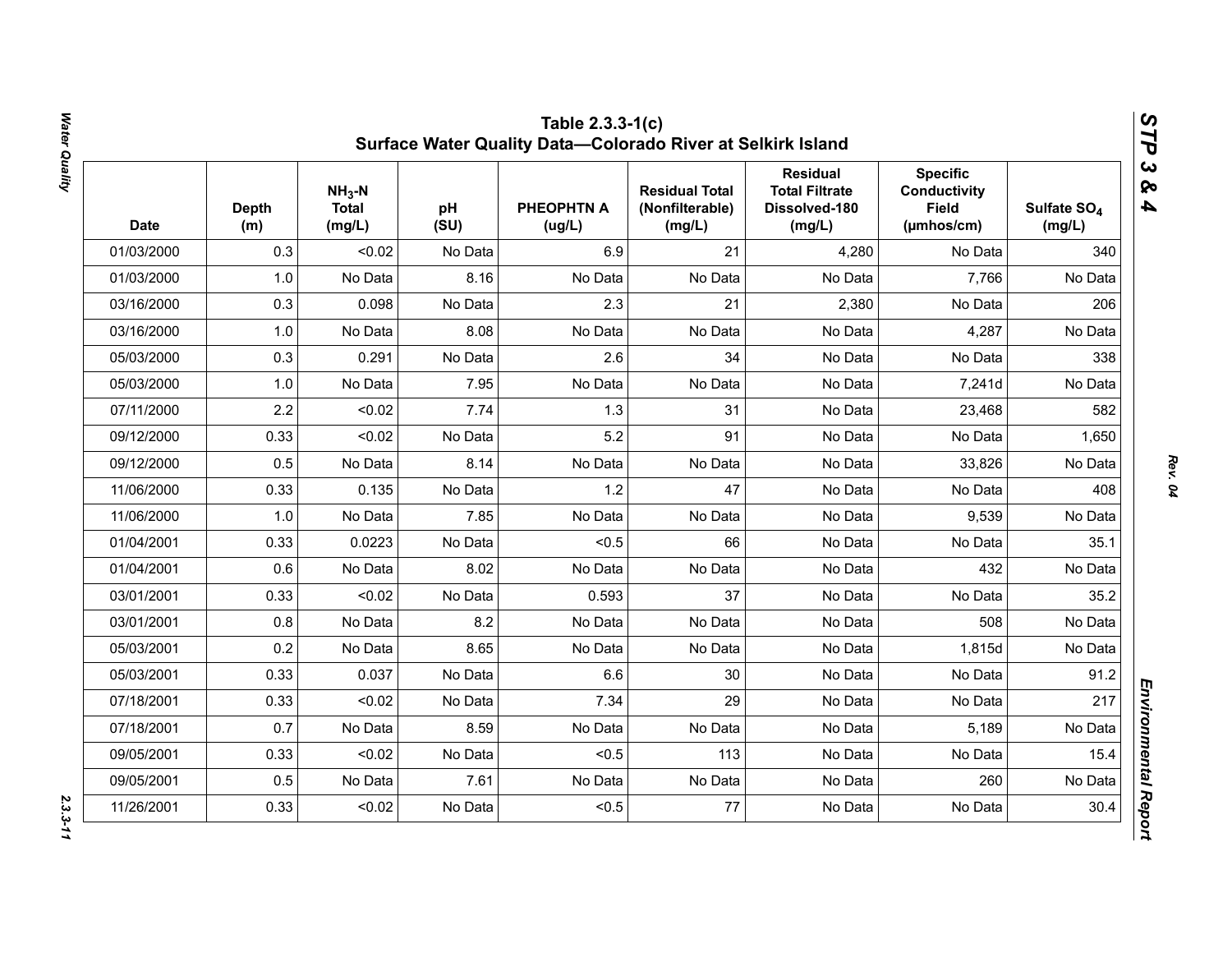| <b>Date</b> | <b>Depth</b><br>(m) | $NH3-N$<br><b>Total</b><br>(mg/L) | pH<br>(SU) | <b>PHEOPHTN A</b><br>(ug/L) | <b>Residual Total</b><br>(Nonfilterable)<br>(mg/L) | <b>Residual</b><br><b>Total Filtrate</b><br>Dissolved-180<br>(mg/L) | <b>Specific</b><br><b>Conductivity</b><br><b>Field</b><br>$(\mu m \text{hos/cm})$ | Sulfate SO <sub>4</sub><br>(mg/L) |
|-------------|---------------------|-----------------------------------|------------|-----------------------------|----------------------------------------------------|---------------------------------------------------------------------|-----------------------------------------------------------------------------------|-----------------------------------|
| 11/26/2001  | 0.8                 | No Data                           | 7.9        | No Data                     | No Data                                            | No Data                                                             | 504                                                                               | No Data                           |
| 01/16/2002  | 0.33                | 0.0413                            | No Data    | 1.73                        | 42                                                 | No Data                                                             | No Data                                                                           | 36.5                              |
| 01/16/2002  | 0.5                 | No Data                           | 7.87       | No Data                     | No Data                                            | No Data                                                             | 537                                                                               | No Data                           |
| 03/20/2002  | 0.33                | 0.04                              | No Data    | 9.7                         | 11                                                 | No Data                                                             | No Data                                                                           | 132                               |
| 03/20/2002  | 0.8                 | No Data                           | 8.3        | No Data                     | No Data                                            | No Data                                                             | 3,094                                                                             | No Data                           |
| 05/09/2002  | 0.33                | < 0.02                            | No Data    | 4.4                         | 14                                                 | No Data                                                             | No Data                                                                           | 177                               |
| 07/01/2002  | 0.33                | 0.06                              | No Data    | 2.5                         | 38                                                 | No Data                                                             | No Data                                                                           | 18                                |
| 09/09/2002  | 0.33                | < 0.02                            | No Data    | 5.8                         | 320                                                | No Data                                                             | No Data                                                                           | 7.2                               |
| 09/09/2002  | 0.6                 | No Data                           | 7.83       | No Data                     | No Data                                            | No Data                                                             | 224                                                                               | No Data                           |
| 09/09/2002  | 2.0                 | No Data                           | 7.8        | No Data                     | No Data                                            | No Data                                                             | 225                                                                               | No Data                           |
| 11/05/2002  | 0.3                 | No Data                           | 8.17       | No Data                     | No Data                                            | No Data                                                             | 142                                                                               | No Data                           |
| 11/05/2002  | 0.33                | < 0.02                            | No Data    | < 0.5                       | 506                                                | No Data                                                             | No Data                                                                           | 4.83                              |
| 01/02/2003  | 0.3                 | < 0.02                            | 8          | 1.7                         | 408                                                | No Data                                                             | 379                                                                               | 26.1                              |
| 01/02/2003  | 1.6                 | No Data                           | 7.92       | No Data                     | No Data                                            | No Data                                                             | 379                                                                               | No Data                           |
| 03/05/2003  | 0.3                 | < 0.02                            | 8.08       | 2.2                         | 193                                                | No Data                                                             | 477                                                                               | 32.6                              |
| 05/07/2003  | 0.3                 | No Data                           | 7.88       | No Data                     | No Data                                            | No Data                                                             | 1,755                                                                             | No Data                           |
| 05/07/2003  | 0.33                | 0.243                             | No Data    | 6.4                         | 24                                                 | No Data                                                             | No Data                                                                           | 82                                |
| 05/07/2003  | 1.1                 | No Data                           | 7.85       | No Data                     | No Data                                            | No Data                                                             | 1,757                                                                             | No Data                           |
| 07/02/2003  | 0.3                 | No Data                           | 8.2        | No Data                     | No Data                                            | No Data                                                             | 2,686                                                                             | No Data                           |
| 07/02/2003  | 0.33                | 0.069                             | No Data    | 3.6                         | 18                                                 | No Data                                                             | No Data                                                                           | 116                               |
| 07/02/2003  | 1.2                 | No Data                           | 8.16       | No Data                     | No Data                                            | No Data                                                             | 2,721                                                                             | No Data                           |
| 09/30/2003  | 0.33                | 0.02                              | 8.37       | No Data                     | 31                                                 | 969                                                                 | 1,793                                                                             | 78.1                              |

*Water Quality* 

**Water Quality**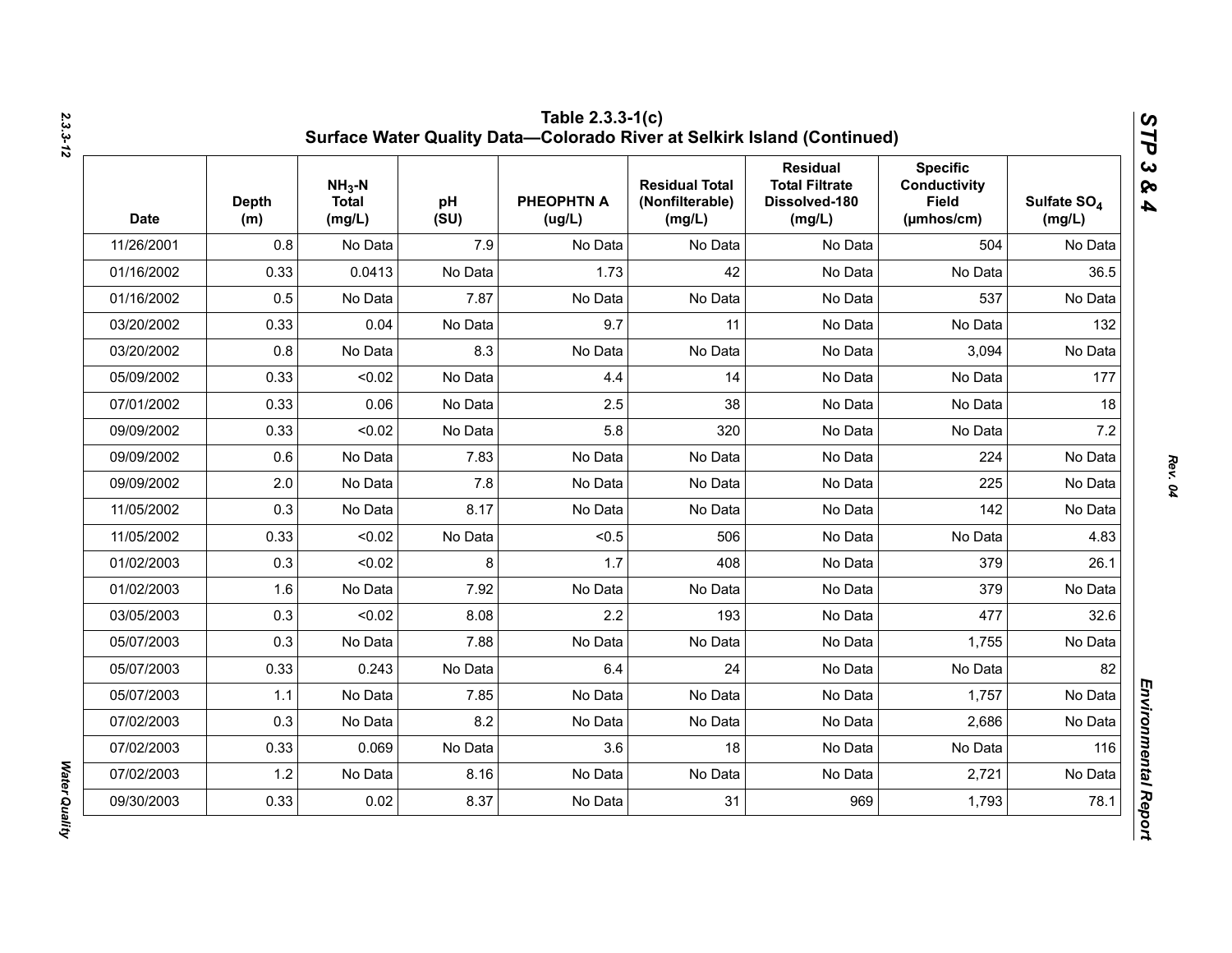| <b>Date</b> | <b>Depth</b><br>(m) | $NH3-N$<br><b>Total</b><br>(mg/L) | pH<br>(SU) | <b>PHEOPHTN A</b><br>(ug/L) | <b>Residual Total</b><br>(Nonfilterable)<br>(mg/L) | <b>Residual</b><br><b>Total Filtrate</b><br>Dissolved-180<br>(mg/L) | <b>Specific</b><br>Conductivity<br><b>Field</b><br>(µmhos/cm) | Sulfate SO <sub>4</sub><br>(mg/L) |
|-------------|---------------------|-----------------------------------|------------|-----------------------------|----------------------------------------------------|---------------------------------------------------------------------|---------------------------------------------------------------|-----------------------------------|
| 11/03/2003  | 0.33                | < 0.02                            | 8.03       | No Data                     | 20                                                 | 873                                                                 | 1,616                                                         | 65.2                              |
| 01/13/2004  | 0.33                | < 0.02                            | 7.86       | No Data                     | 24                                                 | 2,450                                                               | 4,239                                                         | 171                               |
| 03/09/2004  | 0.33                | < 0.02                            | 7.9        | No Data                     | 21                                                 | 447                                                                 | 788                                                           | 53.5                              |
| 05/04/2004  | 0.34                | 0.029                             | 7.82       | No Data                     | 44                                                 | 249                                                                 | 305                                                           | 18.8                              |
| 07/13/2004  | 0.32                | < 0.02                            | 8.4        | No Data                     | 21                                                 | 279                                                                 | 504                                                           | 24.6                              |
| 07/13/2004  | 1.2                 | No Data                           | 8.34       | No Data                     | No Data                                            | No Data                                                             | 510                                                           | No Data                           |
| 09/14/2004  | 0.33                | < 0.02                            | 8.22       | No Data                     | 11                                                 | 3,650                                                               | 6,933                                                         | 271                               |
| 09/14/2004  | 1.26                | No Data                           | 7.92       | No Data                     | No Data                                            | No Data                                                             | 10,360                                                        | No Data                           |
| 11/10/2004  | 0.33                | 0.038                             | 7.61       | No Data                     | 49                                                 | 354                                                                 | 679                                                           | 36.3                              |
| 11/10/2004  | 0.88                | No Data                           | 7.61       | No Data                     | No Data                                            | No Data                                                             | 649                                                           | No Data                           |
| 01/06/2005  | 0.3                 | < 0.02                            | 8.21       | No Data                     | 29                                                 | 337                                                                 | 599                                                           | 34.1                              |
| 03/01/2005  | 0.3                 | < 0.02                            | 8.08       | No Data                     | 67                                                 | 278                                                                 | 477                                                           | 27.1                              |
| 05/10/2005  | 0.3                 | 0.215                             | 7.8        | No Data                     | 44                                                 | 668                                                                 | 1,294                                                         | 61.1                              |
| 07/05/2005  | 0.3                 | < 0.02                            | 8.21       | No Data                     | 18                                                 | 829                                                                 | 1,593                                                         | 65.8                              |
| 09/01/2005  | 0.33                | < 0.02                            | 8.26       | No Data                     | 13                                                 | 9,420                                                               | 20,720                                                        | 654                               |
| 11/01/2005  | 0.3                 | 0.07909                           | 8.07       | $3$                         | 8                                                  | 2,335                                                               | 4,743                                                         | 180.455                           |
| 01/10/2006  | 0.3                 | 0.03709                           | 8.14       | $3$                         | 9                                                  | 1,810                                                               | 3,912                                                         | 153.04                            |
| 03/06/2006  | 0.33                | < 0.02                            | 8.47       | $3$                         | 23                                                 | 2,115                                                               | 4,272                                                         | 174.74                            |
| 05/17/2006  | 0.33                | 0.087443                          | 7.93       | $3$                         | 14                                                 | 2,365                                                               | 4,552                                                         | 195.828                           |
| 07/17/2006  | 0.3                 | < 0.02                            | 8.28       | $3$                         | 9                                                  | 571                                                                 | 1,172                                                         | 50.8                              |
| 09/13/2006  | 0.3                 | 0.176                             | 7.89       | 5.11                        | 16                                                 | 4,010                                                               | 7,295                                                         | 271                               |

Water Quality *Water Quality 2.3.3-13*

2.3.3-13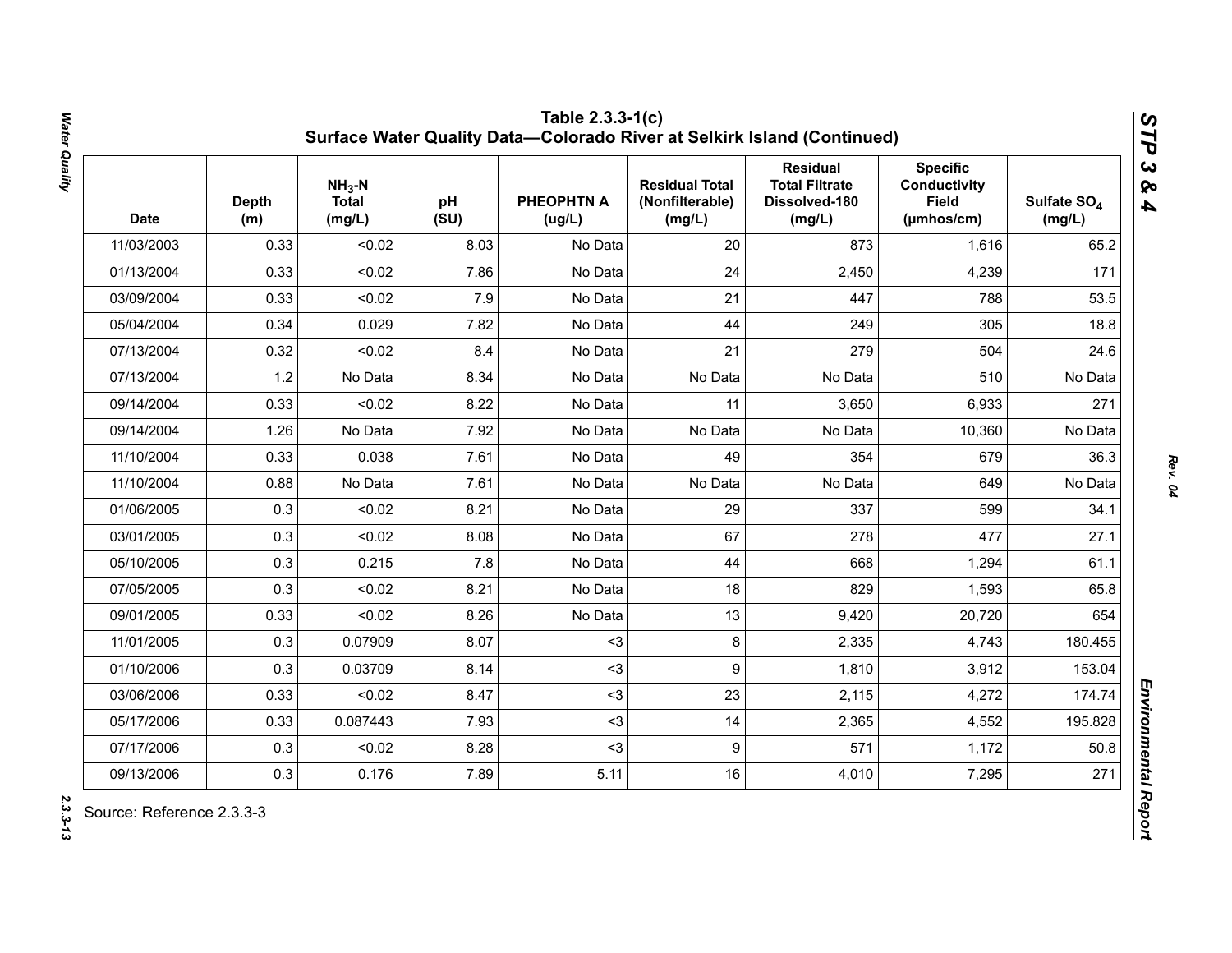| <b>Month</b> | <b>Colorado River (Acre-feet)</b> | <b>Colorado River (Cubic Feet/second)</b> |
|--------------|-----------------------------------|-------------------------------------------|
| January      | 205,600                           | 3,344                                     |
| February     | 194,500                           | 3,502                                     |
| March        | 63,200                            | 1,028                                     |
| April        | 60,400                            | 1,015                                     |
| May          | 255,400                           | 4,154                                     |
| June         | 210,500                           | 3,538                                     |
| July         | 108,400                           | 1,763                                     |
| August       | 62,000                            | 1,008                                     |
| September    | 61,900                            | 1,040                                     |
| October      | 71,300                            | 1,160                                     |
| November     | 66,500                            | 1,118                                     |
| December     | 68,000                            | 1,143                                     |

**Table 2.3.3-2 Matagorda Bay Monthly Target Inflow Needs for the Colorado River**

Source: Reference 2.3.3-4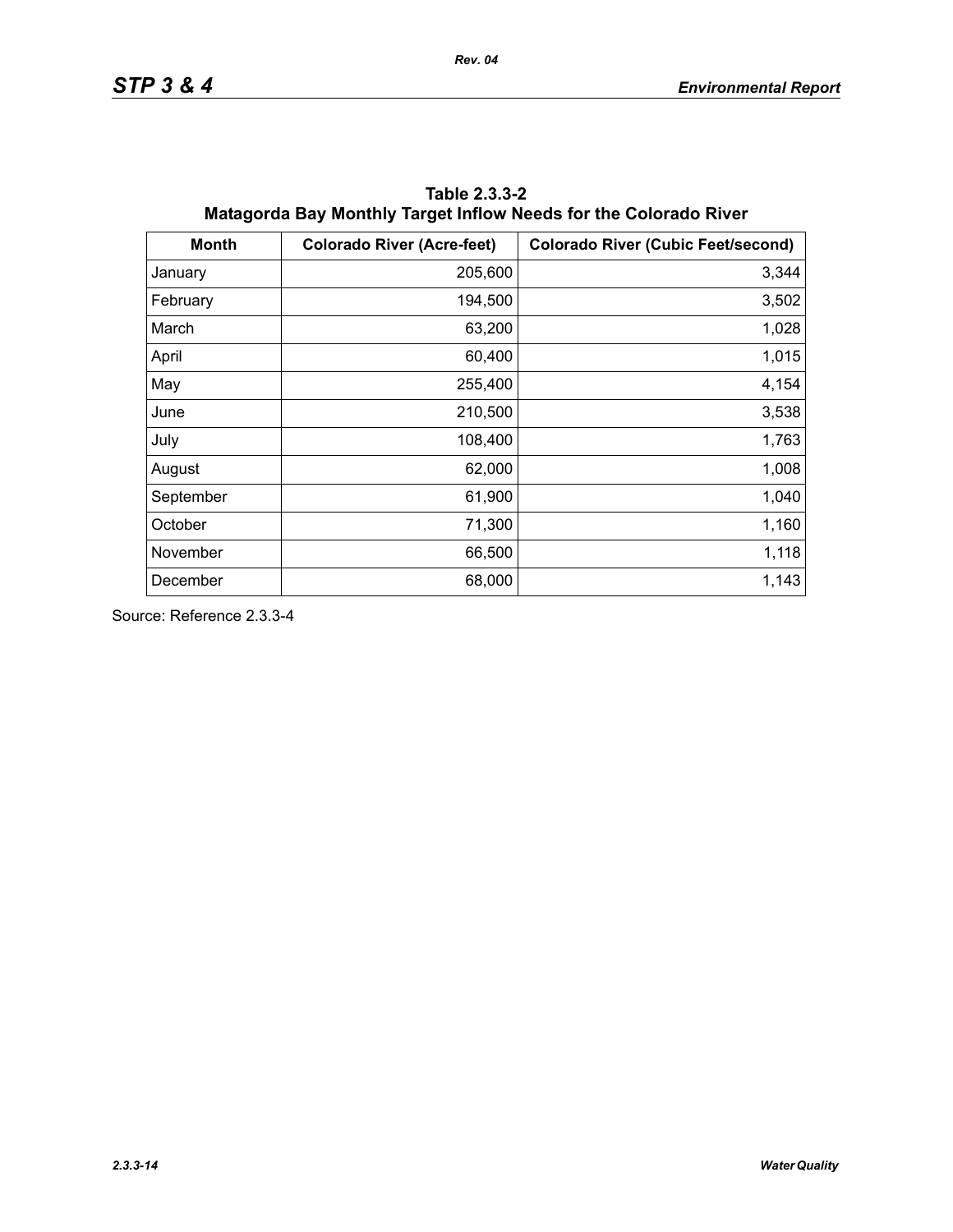|                                                       | Sample Date [2]<br><b>July 25, 2006</b> |              | Sample Date [3]<br>Oct. 17, 2006 |              |  |
|-------------------------------------------------------|-----------------------------------------|--------------|----------------------------------|--------------|--|
| <b>Parameter</b>                                      | <b>Filtered</b>                         | <b>Total</b> | <b>Filtered</b>                  | <b>Total</b> |  |
| Aluminum (Al)                                         | < 0.5                                   | 1.7          | 1.0                              | 1.4          |  |
| Barium (Ba)                                           | 2.0                                     | 2.0          | 4.0                              | 4.0          |  |
| Boron (B)                                             | 1.2                                     | 1.2          | 1.1                              | 1.1          |  |
| Cadmium (Cd)                                          | 2.00                                    | 2.00         | < 0.40                           | < 0.40       |  |
| Calcium (Ca)                                          | 48                                      | 53           | 50                               | 53           |  |
| Chromium (Cr)                                         | < 0.05                                  | < 0.05       | < 0.10                           | 0.24         |  |
| Copper (Cu)                                           | < 0.05                                  | < 0.05       | < 0.10                           | < 0.10       |  |
| Iron (Fe)                                             | < 0.05                                  | 1.4          | < 0.10                           | 0.95         |  |
| Lead (Pb)                                             | 1.0                                     | 1.0          | 2.0                              | 2.0          |  |
| Lithium (Li)                                          | < 0.05                                  | < 0.05       | < 0.10                           | < 0.10       |  |
| Magnesium (Mg)                                        | 78                                      | 78           | 78                               | 78           |  |
| Manganese (Mn)                                        | < 0.05                                  | 0.26         | < 0.10                           | < 0.10       |  |
| Molybdenum (Mo)                                       | < 0.5                                   | < 0.5        | 1.0                              | 1.0          |  |
| Nickel (Ni)                                           | < 0.5                                   | < 0.5        | 1.0                              | 1.0          |  |
| Phosphorus (P)                                        | 5.0                                     | 5.0          | < 9.9                            | $5 - 9.9$    |  |
| Phosphorus (PO <sub>4</sub> )                         | < 15.3                                  | < 15.3       | < 30.3                           | < 30.4       |  |
| Potassium (K)                                         | 22.0                                    | 22.0         | 24.0                             | 24.0         |  |
| Silica $(S_iO_2)$                                     | 19.0                                    | 28           | 17.0                             | 25.0         |  |
| Sodium (Na)                                           | 560                                     | 560          | 620                              | 620          |  |
| Strontium (Sr)                                        | 0.81                                    | 0.81         | 0.82                             | 0.82         |  |
| Vanadium (V)                                          | < 1.00                                  | 1.00         | < 4.95                           | < 4.96       |  |
| Zinc (Zn)                                             | < 0.05                                  | < 0.05       | < 0.10                           | < 0.10       |  |
| Calcium $(C_2CO_3)$                                   | 120                                     | 130          | 120                              | 130          |  |
| Magnesium (C <sub>a</sub> CO <sub>3</sub> )           | 320                                     | 320          | 320                              | 320          |  |
| Sodium $(C_aCO_3)$                                    | 1,200                                   | 1,200        | 1,400                            | 1,400        |  |
| Calculated Hardness (C <sub>a</sub> CO <sub>3</sub> ) | 440                                     | 450          | 440                              | 450          |  |
| Bromide (Br)                                          |                                         | 6.6          |                                  | 6.9          |  |
| Chloride (CI)                                         |                                         | 1,100        |                                  | 1,100        |  |
| Nitrate $(NO3)$                                       |                                         | 2.0          |                                  | 2.0          |  |

**Table 2.3.3-3 Water Quality Data—Main Cooling Reservoir [1]**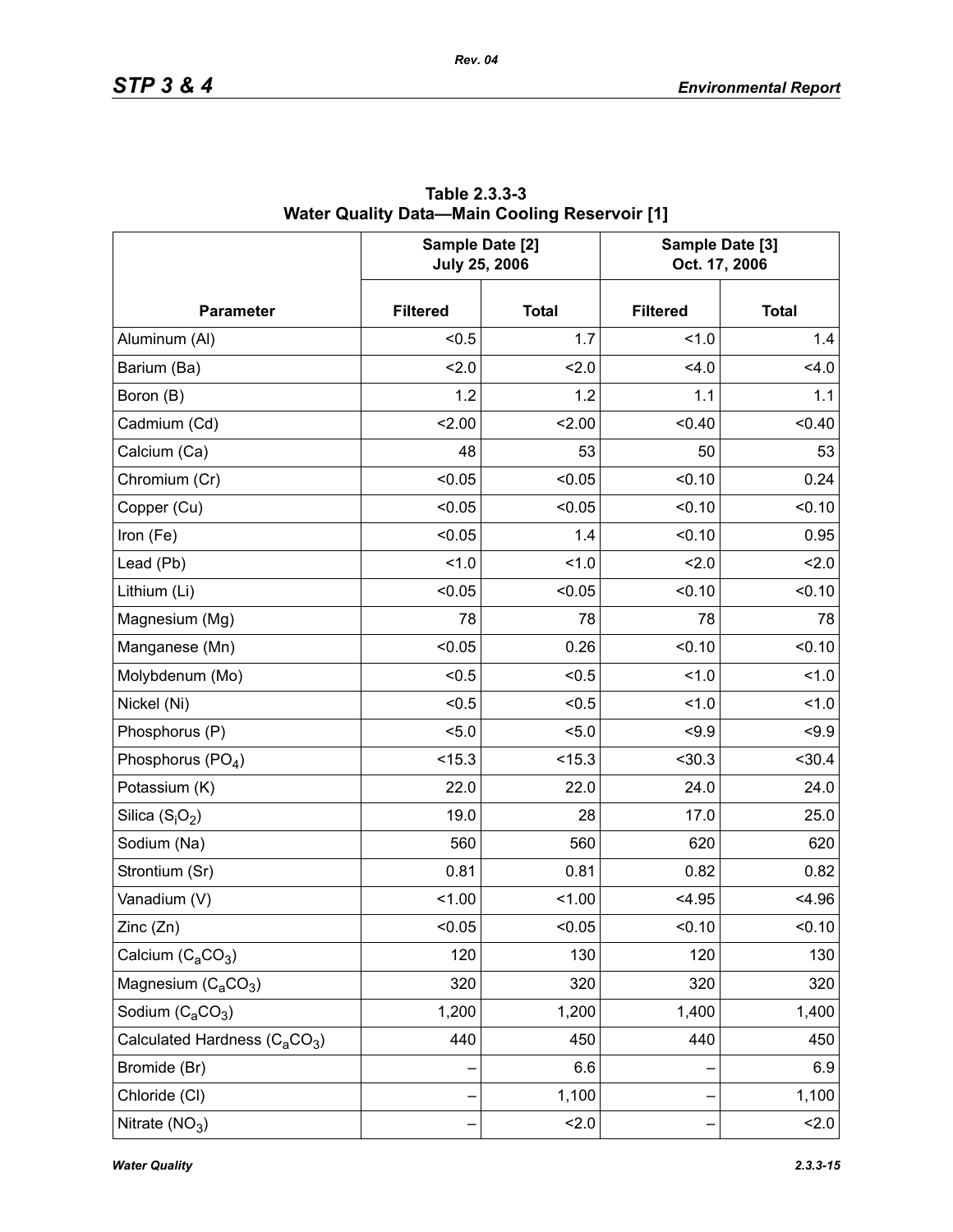|                                 |                 | Sample Date [2]<br><b>July 25, 2006</b> |                 | Sample Date [3]<br>Oct. 17, 2006 |  |
|---------------------------------|-----------------|-----------------------------------------|-----------------|----------------------------------|--|
| <b>Parameter</b>                | <b>Filtered</b> | <b>Total</b>                            | <b>Filtered</b> | <b>Total</b>                     |  |
| Nitrite $(NO2)$                 |                 | 2.0                                     |                 | 2.0                              |  |
| Sulfate $(SO_4)$                |                 | 190                                     |                 | 190                              |  |
| Chloride $(C_aCO_3)$            |                 | 1,500                                   |                 | 1,500                            |  |
| Nitrate $(C_4CO_3)$             |                 | 1.6                                     |                 | 1.6                              |  |
| Sulfate $(C_4CO_3)$             |                 | 190                                     |                 | 200                              |  |
| Bicarbonate $(C_aCO_3)$         |                 | 170                                     |                 | 190                              |  |
| Carbonate $(C_4CO_3)$           |                 | 36                                      |                 | 17                               |  |
| Methyl Orange $(C_3CO_3)$       |                 | 210                                     |                 | 210                              |  |
| Phenolphthalein $(C_4CO_3)$     |                 | 18                                      |                 | < 10                             |  |
| pH                              |                 | 8.8 S.U.                                |                 | 8.5 S.U.                         |  |
| Conductivity                    |                 | $3,600 \mu S/cm$                        |                 | 3,700 µS/cm                      |  |
| Suspended Solids (Total @ 105C) |                 | 150                                     |                 | 30                               |  |

**Table 2.3.3-3 Water Quality Data—Main Cooling Reservoir [1] (Continued)**

*Rev. 04*

[1] All concentration units in mg/L unless noted otherwise.

[2] Reference 2.3.3-9.

[3] Reference 2.3.3-10.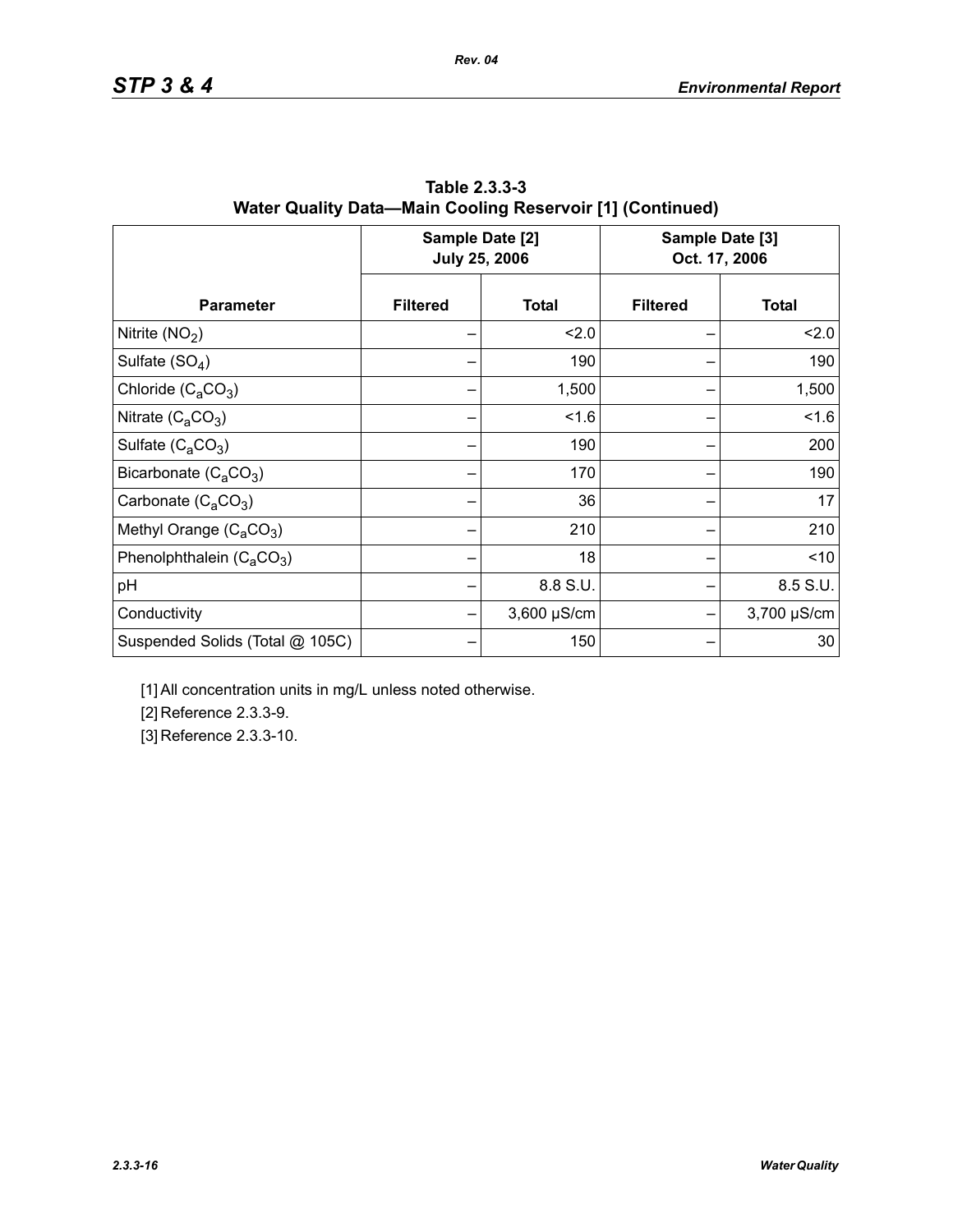| Medium:                        | <b>Surface Water</b>                           |                                                     |                                                     |                                       |                                                    | <b>Units: PicoCuries per</b><br>Kilogram                    |
|--------------------------------|------------------------------------------------|-----------------------------------------------------|-----------------------------------------------------|---------------------------------------|----------------------------------------------------|-------------------------------------------------------------|
|                                | <b>TOTAL</b><br><b>ANALYSES</b>                |                                                     | <b>INDICATOR</b>                                    |                                       | <b>LOCATION WITH HIGHEST ANNUAL</b><br><b>MEAN</b> |                                                             |
| <b>ANALYSIS</b><br><b>TYPE</b> | /NONROUTINE<br><b>MEASUREMENT</b><br>${\bf S}$ | <b>LOWER</b><br><b>LIMIT OF</b><br><b>DETECTION</b> | <b>LOCATIONS</b><br><b>MEAN [1]</b><br><b>RANGE</b> | <b>LOCATION</b><br><b>INFORMATION</b> | <b>MEAN [1]</b><br><b>RANGE</b>                    | <b>CONTROL LOCATIONS</b><br><b>MEAN [1]</b><br><b>RANGE</b> |
| Hydrogen-3<br>(Tritium)        | 12/0                                           | $2.6E + 02$                                         | $1.3E+04(4/8)$<br>$(1.2E+04 - 1.4E+04)$             | 3 miles SSE<br>(#216)                 | $1.3E+04(4/4)$<br>$(1.2E+04 - 1.4E+04)$            | $- (0/4)$                                                   |
| Iodine-131                     | 40/0                                           | $5.3E + 00$                                         | $- (0/27)$                                          |                                       |                                                    | $- (0/13)$                                                  |
| Cesium-134                     | 40/0                                           | $1.8E + 00$                                         | $- (0/27)$                                          |                                       |                                                    | $- (0/13)$                                                  |
| Cesium-137                     | 40/0                                           | $1.6E + 00$                                         | $-(0/27)$                                           |                                       |                                                    | $- (0/13)$                                                  |
| Manganese-54                   | 40/0                                           | $1.6E + 00$                                         | $- (0/27)$                                          |                                       |                                                    | $- (0/13)$                                                  |
| Iron-59                        | 40/0                                           | $5.1E+00$                                           | $- (0/27)$                                          |                                       |                                                    | $- (0/13)$                                                  |
| Cobalt-58                      | 40/0                                           | $1.7E + 00$                                         | $-(0/27)$                                           |                                       |                                                    | $- (0/13)$                                                  |
| Cobalt-60                      | 40/0                                           | $1.7E + 00$                                         | $-(0/27)$                                           |                                       |                                                    | $- (0/13)$                                                  |
| Zinc-65                        | 40/0                                           | $3.4E + 00$                                         | $- (0/27)$                                          |                                       |                                                    | $- (0/13)$                                                  |
| Zirconium-95                   | 40/0                                           | $3.1E + 00$                                         | $-(0/27)$                                           |                                       |                                                    | $- (0/13)$                                                  |
| Niobium-95                     | 40/0                                           | $2.1E+00$                                           | $-(0/27)$                                           |                                       |                                                    | $- (0/13)$                                                  |
| Lanthanum-140                  | 40/0                                           | $4.2E + 00$                                         | $- (0/27)$                                          |                                       |                                                    | $- (0/13)$                                                  |
| Barium-140                     | No Data                                        |                                                     |                                                     |                                       |                                                    |                                                             |

Water Quality *Water Quality 2.3.3-17*

*Rev. 04*

 $2.3.3 - 17$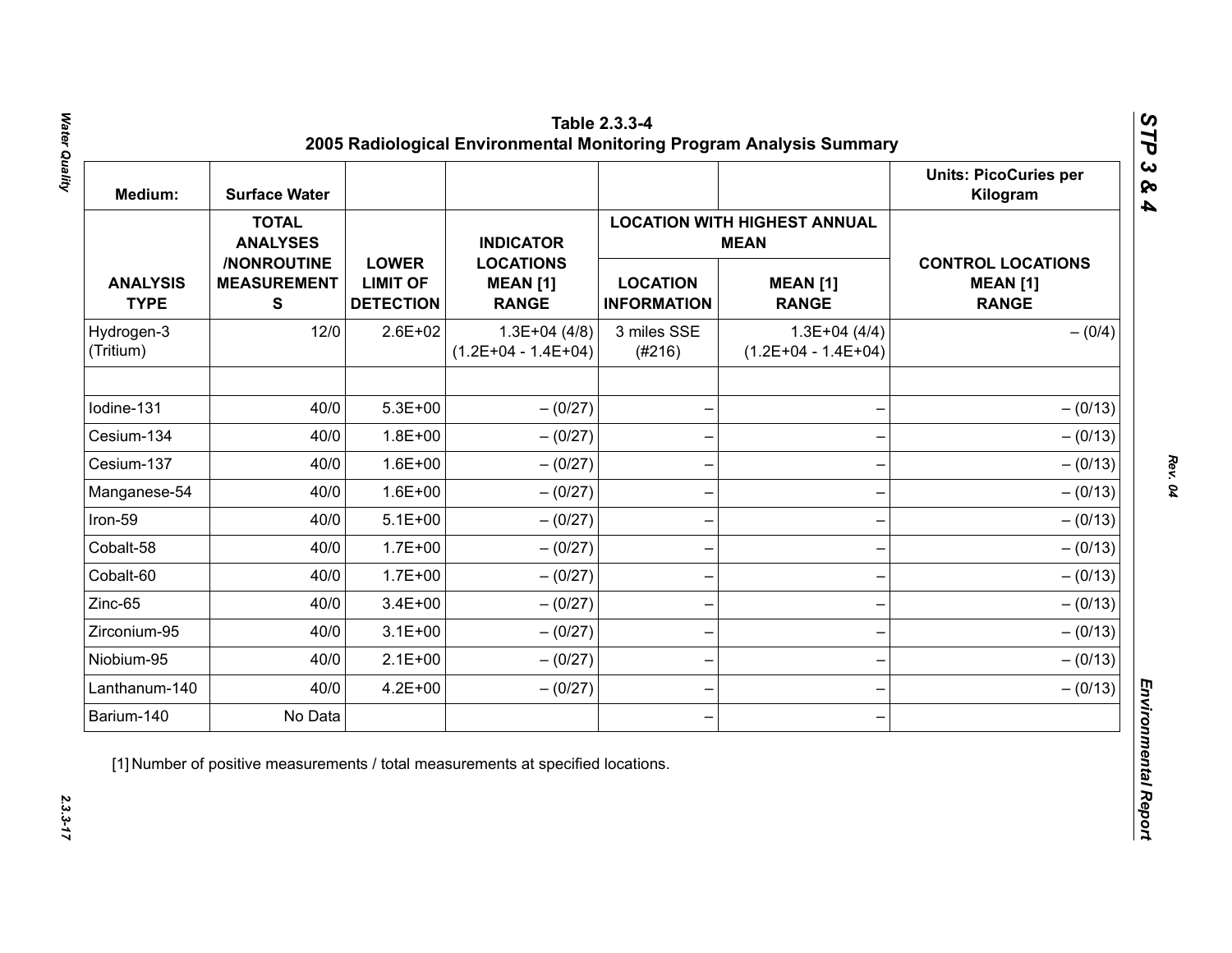| Year | West Branch of<br><b>Colorado River</b><br>(Offsite #213) | <b>Little Robbins</b><br>Slough<br>(Onsite #212) | <b>East Branch of</b><br><b>Little Robbins</b><br>Slough<br>(Onsite #211) | Ditch NE of<br>(Onsite #229) | <b>MCR</b><br><b>Blowdown</b><br>(Onsite #237) | <b>MCR Blowdown</b><br>(Onsite #216) |
|------|-----------------------------------------------------------|--------------------------------------------------|---------------------------------------------------------------------------|------------------------------|------------------------------------------------|--------------------------------------|
| 1995 | 505                                                       | 7,725                                            | 3,297                                                                     | 3,576                        | 5,673                                          | 10,850                               |
|      | 1,661                                                     | 2,663                                            | 3,139                                                                     | 3,428                        | 3,735                                          | 13,550                               |
|      | 2,630                                                     | 2,046                                            | 2,719                                                                     | 3,110                        | 2,330                                          | 13,558                               |
|      | 1,758                                                     | 1,758                                            | 3,190                                                                     | 1,382                        | 3,492                                          | 12,737                               |
| 1996 | 2,369                                                     | 2,207                                            | 3,038                                                                     | 3,687                        | 3,065                                          | 16,638                               |
|      | 3,405                                                     | 2,820                                            | 3,029                                                                     | 3,653                        | 4,132                                          | 17,410                               |
|      | 994                                                       | 782                                              | 1,860                                                                     | 1,534                        | 3,420                                          | 13,877                               |
|      | 2,383                                                     | 3,317                                            | 2,903                                                                     | 3,753                        | 3,904                                          | 9,678                                |
| 1997 | 269                                                       | 3,387                                            | 2,733                                                                     | 2,752                        | 4,805                                          | 11,434                               |
|      | 2,322                                                     | 4,123                                            | 3,392                                                                     | 4,593                        | 4,685                                          | 9,864                                |
|      | 183                                                       | 3,809                                            | 4,726                                                                     | 5,506                        | 6,155                                          | 9,777                                |
|      | 1,954                                                     | 4,352                                            | 4,652                                                                     | 5,745                        | 6,020                                          | 7,973                                |
| 1998 | 858                                                       | 5,086                                            | 5,038                                                                     | 5,948                        | 6,665                                          | 9,042                                |
|      | 5,641                                                     | 4,382                                            | 4,382                                                                     | 6,576                        | 6,713                                          | 9,223                                |
|      | 209                                                       | 209                                              | 4,828                                                                     | 5,755                        | 6,052                                          | 9,481                                |
|      | 498                                                       | 4,491                                            | 5,297                                                                     | 6,175                        | 7,628                                          | 10,815                               |
| 1999 | 2,939                                                     | 5,136                                            | 6,048                                                                     | 6,199                        | 7,743                                          | 11,226                               |
|      | 5,637                                                     | 3,139                                            | 5,637                                                                     | 6,095                        | 7,298                                          | 10,832                               |
|      | 6,093                                                     | 5,534                                            | 6,162                                                                     | 6,598                        | 7,451                                          | 10,633                               |
|      | 2,715                                                     | 6,236                                            | 6,352                                                                     | 6,944                        | 7,692                                          | 10,695                               |
| 2000 | 4,601                                                     | 5,920                                            | 6,182                                                                     | 6,230                        | 7,114                                          | 11,039                               |
|      | 5,876                                                     | 5,502                                            | 5,747                                                                     | 6,015                        | 6,400                                          | 11,385                               |
|      | 5,732                                                     | 5,813                                            | 5,618                                                                     | 6,595                        | 5,697                                          | 9,203                                |
|      | 5,391                                                     | 5,727                                            | 5,866                                                                     | 6,731                        | 6,355                                          | 8,931                                |
| 2001 | 1,905                                                     | 5,468                                            | 5,681                                                                     | 5,938                        | 7,289                                          | 8,179                                |
|      | 1,890                                                     | 3,111                                            | 5,501                                                                     | 4,945                        | 6,546                                          | 9,646                                |
|      | 1,016                                                     | 2,429                                            | 5,803                                                                     | 3,657                        | 7,527                                          | 9,342                                |
|      | 2,110                                                     | 5,630                                            | 5,480                                                                     | 6,090                        | 4,110                                          | 9,290                                |
| 2002 | 4,015                                                     | 6,257                                            | 5,860                                                                     | 6,248                        | 7,460                                          | 9,756                                |
|      | 4,888                                                     | 4,636                                            | 5,526                                                                     | 6,717                        | 6,890                                          | 9,911                                |
|      | 334                                                       | 2,259                                            | 4,935                                                                     | 5,166                        | 8,496                                          | 10,744                               |
|      | 1,703                                                     | 5,308                                            | 4,447                                                                     | 5,870                        | 6,366                                          | 10,535                               |
| 2003 | 1,800                                                     | 4,450                                            | 4,890                                                                     | 5,738                        | 7,290                                          | 11,083                               |
|      | 2,126                                                     | 4,847                                            | 5,216                                                                     | 4,163                        | 6,180                                          | 11,055                               |
|      | 271                                                       | 2,783                                            | 4,728                                                                     | 4,135                        | 6,376                                          | 9,420                                |
|      | 4,094                                                     | 5,847                                            | 5,301                                                                     | 6,505                        | 6,692                                          | 8,128                                |
| 2004 | 722                                                       | 4,377                                            | 4,704                                                                     | 5,051                        | 6,690                                          | 9,433                                |
|      | 1,842                                                     | 1,649                                            | 4,959                                                                     | 5,613                        | 6,564                                          | 10,978                               |
|      | 5,498                                                     | 3,898                                            | 4,545                                                                     | 6,526                        | 7,129                                          | 8,917                                |
|      | 264                                                       | 4,078                                            | 5,508                                                                     | 5,994                        | 6,699                                          | 9,228                                |
| 2005 | 3,040                                                     | 5,190                                            | 5,830                                                                     | 6,230                        | 8,020                                          | 11,900                               |
|      | 2,470                                                     | 4,330                                            | 5,820                                                                     | 1,970                        | 6,820                                          | 13,700                               |
|      | 1,580                                                     | 5,570                                            | 6,000                                                                     | 6,400                        | 6,900                                          | 13,700                               |
|      | 3,907                                                     | 3,907                                            | 5,748                                                                     | 6,267                        | 6,804                                          | 12,601                               |

| Table 2.3.3-5                                             |  |
|-----------------------------------------------------------|--|
| Tritium Concentration in Surface Water Bodies (pCi/Liter) |  |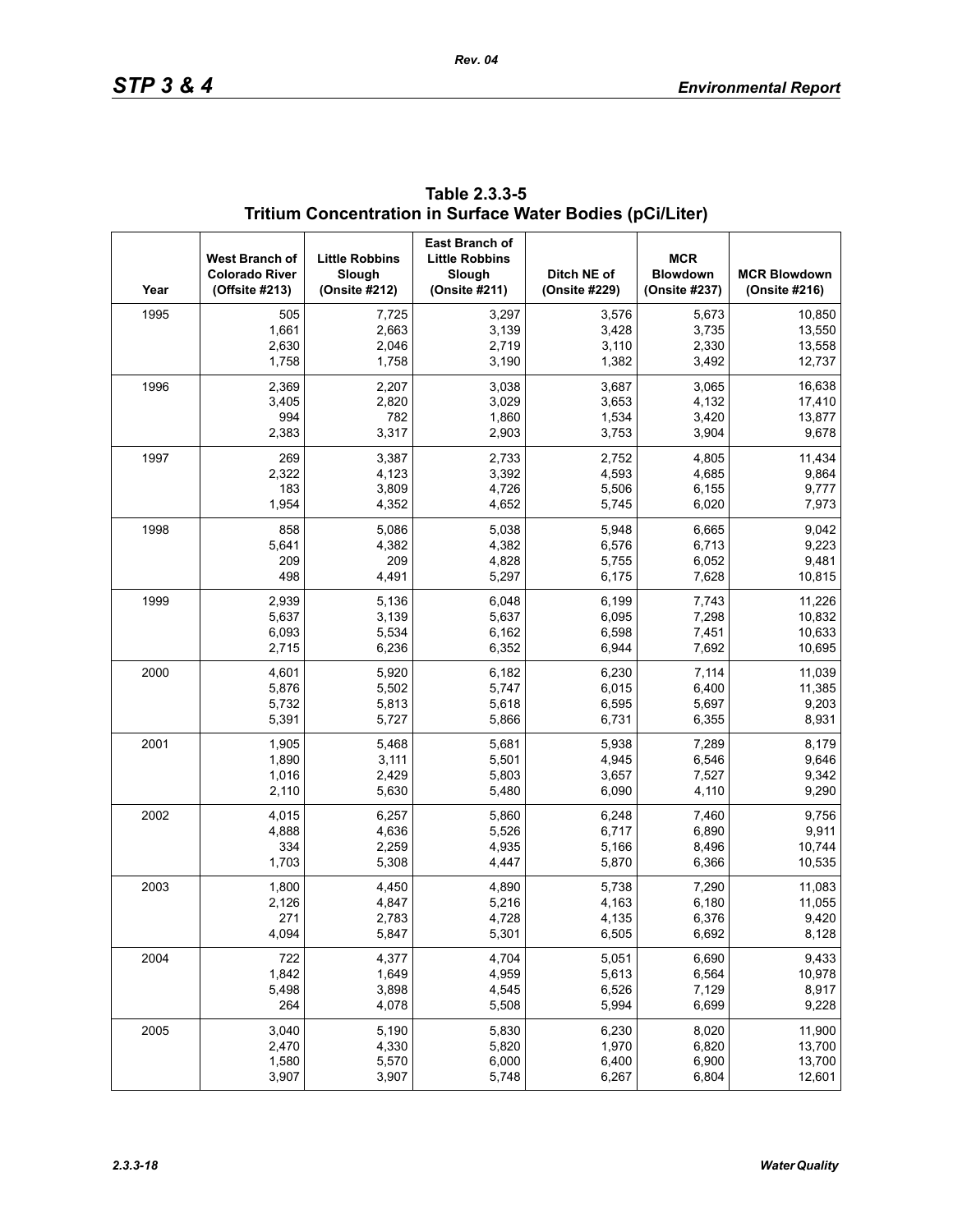| <b>DATE</b> | <b>MCR Relief Well (onsite)</b><br>#701 | <b>MCR Relief Well (onsite)</b><br>#238 |
|-------------|-----------------------------------------|-----------------------------------------|
| 1990        |                                         |                                         |
|             |                                         |                                         |
|             |                                         | 674                                     |
|             |                                         | 0                                       |
| 1991        |                                         | 1167                                    |
|             |                                         | 739                                     |
|             |                                         | 2194                                    |
|             |                                         | 2030                                    |
| 1992        |                                         | 2093                                    |
|             |                                         | 2360                                    |
|             |                                         | 2640                                    |
|             |                                         | $\overline{\phantom{0}}$                |
| 1993        |                                         | 2870                                    |
|             |                                         | 3151                                    |
|             |                                         | 4243                                    |
|             |                                         |                                         |
| 1994        |                                         | 0                                       |
|             |                                         | 5061                                    |
|             |                                         |                                         |
|             | -                                       | 5497                                    |
| 1995        | 4784                                    |                                         |
|             | 4408                                    |                                         |
|             | 3770                                    |                                         |
|             | $\equiv$                                |                                         |
| 1996        | 3470                                    |                                         |
|             | 3279                                    |                                         |
|             | 3368                                    | —                                       |
|             | 2842                                    |                                         |
| 1997        | 2958                                    |                                         |
|             | 3645                                    |                                         |
|             | 5154                                    |                                         |
|             | 5757                                    |                                         |

**Table 2.3.3-6 Tritium Concentration (pCi/L) in Existing STP Site Pressure Relief Wells**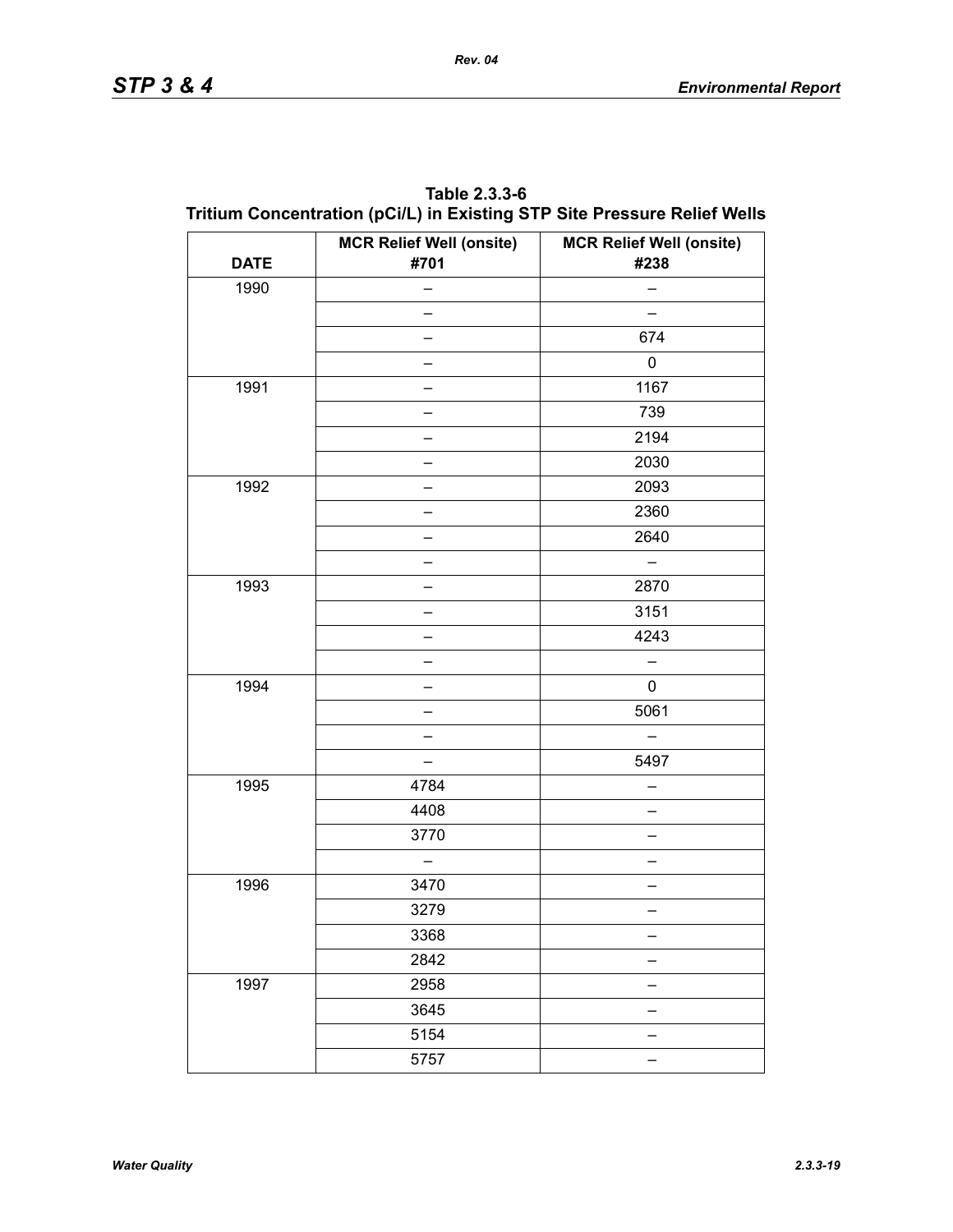| Table 2.3.3-6                                                                        |
|--------------------------------------------------------------------------------------|
| Tritium Concentration (pCi/L) in Existing STP Site Pressure Relief Wells (Continued) |

|             | <b>MCR Relief Well (onsite)</b> | <b>MCR Relief Well (onsite)</b> |
|-------------|---------------------------------|---------------------------------|
| <b>DATE</b> | #701                            | #238                            |
| 1998        | 6387                            |                                 |
|             | 7181                            |                                 |
|             | 7672                            |                                 |
|             | 7106                            |                                 |
| 1999        | 6975                            |                                 |
|             | 6505                            |                                 |
|             | 6526                            |                                 |
|             | 6553                            |                                 |
| 2000        | 6282                            |                                 |
|             | 5873                            |                                 |
|             | 5993                            |                                 |
|             | 6106                            |                                 |
| 2001        | 5546                            |                                 |
|             | 5817                            |                                 |
|             | 6262                            |                                 |
|             | 6143                            |                                 |
| 2002        | 6972                            |                                 |
|             | 6543                            |                                 |
|             | 5653                            |                                 |
|             | 6427                            |                                 |
| 2003        | 6098                            |                                 |
|             | 6257                            |                                 |
|             | 6052                            |                                 |
|             | 5882                            |                                 |
| 2004        | 5655                            |                                 |
|             | 5971                            |                                 |
|             | 6287                            |                                 |
|             | 5657                            |                                 |
| 2005        | 6030                            |                                 |
|             | 6259                            |                                 |
|             | 6535                            |                                 |
|             | 6082                            |                                 |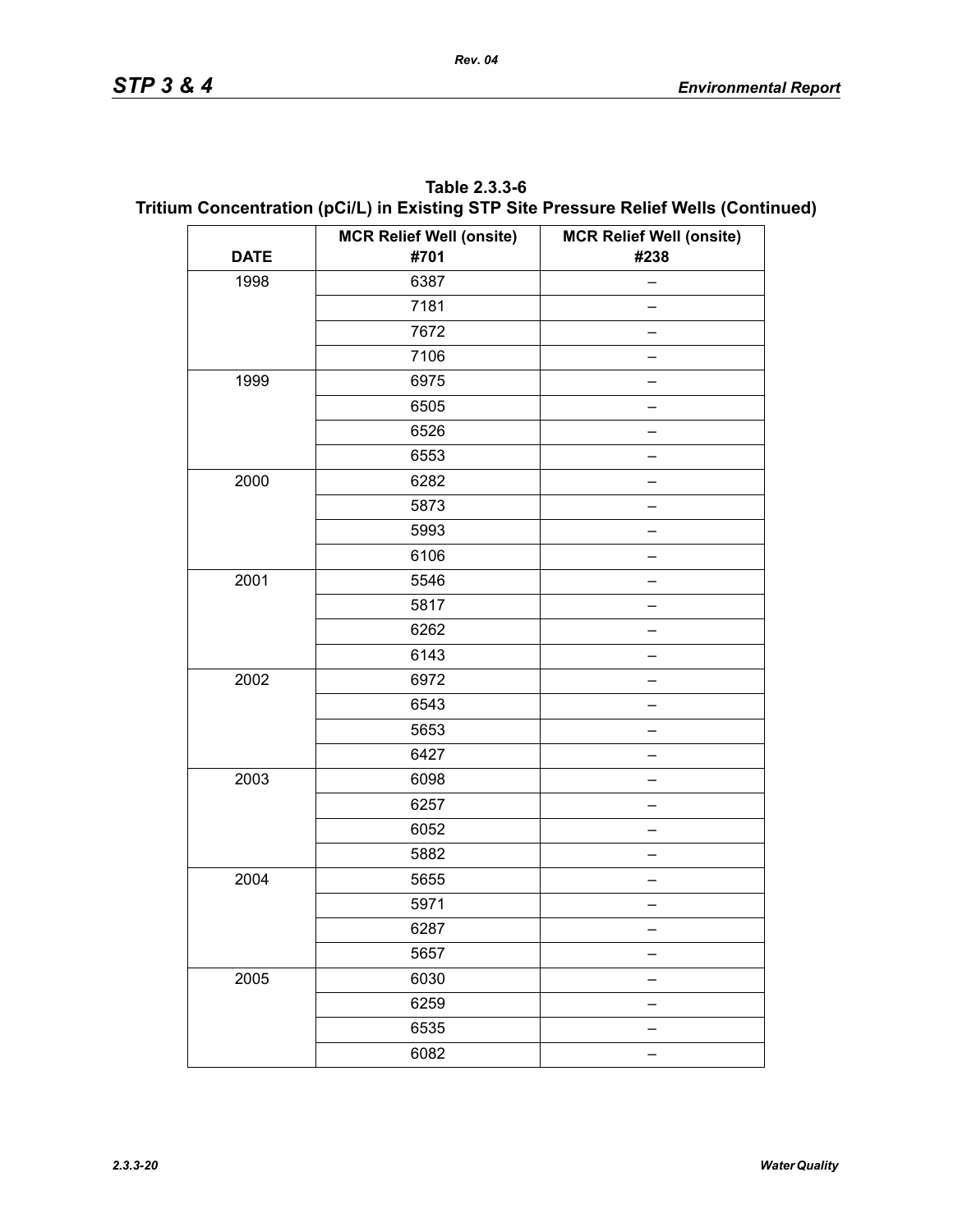| 12<br>22<br>20.7<br>11.7<br>9.82 |
|----------------------------------|
|                                  |
|                                  |
|                                  |
|                                  |
|                                  |
| 12                               |
| 12                               |
| 15.8                             |
| 10.7                             |
| $\qquad \qquad -$                |
|                                  |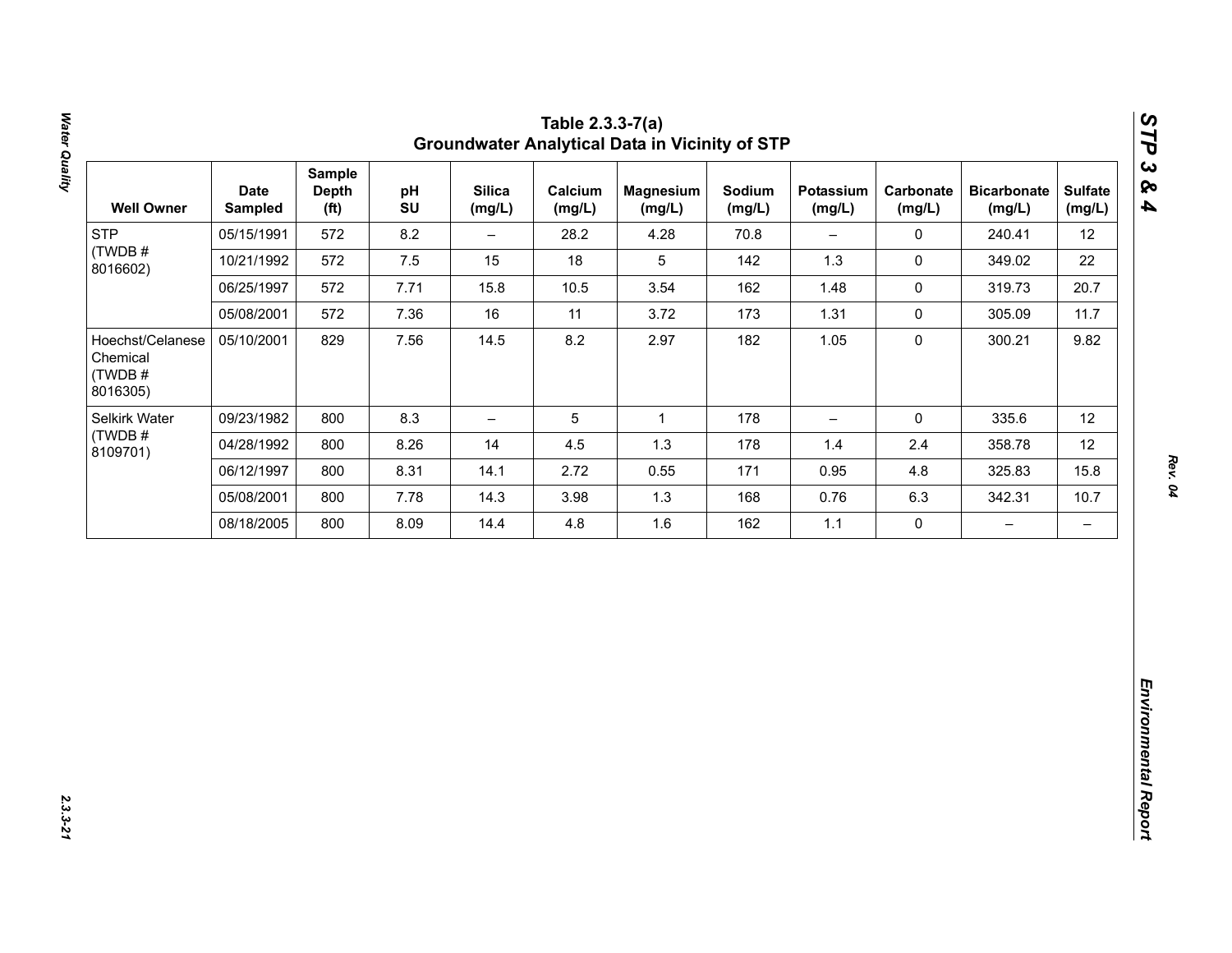| <b>STP</b><br>(TWDB                                    |            | <b>Depth</b><br>(f <sup>t</sup> ) | Chloride<br>(mg/L)       | <b>Fluoride</b><br>(mg/L) | <b>Nitrate</b><br>(mg/L) | <b>Dissolved</b><br><b>Solids</b><br>(mg/L) | <b>Specific</b><br>Cond.<br>$(\mu S/cm)$ | <b>Hardness</b><br>as $C_2CO_3$ | Sodium<br>$(\%)$ | Sodium<br><b>Absorption</b><br>Ratio | <b>Residual</b><br>$N_aCO_3$ |
|--------------------------------------------------------|------------|-----------------------------------|--------------------------|---------------------------|--------------------------|---------------------------------------------|------------------------------------------|---------------------------------|------------------|--------------------------------------|------------------------------|
| #8016602)                                              | 05/15/1991 | 572                               | 33                       | 0.37                      | 1.4                      | 268                                         | $\overline{\phantom{a}}$                 | 87                              | 63               | 3.28                                 | 2.18                         |
|                                                        | 10/21/1992 | 572                               | 45.5                     | 1.05                      | 2.66                     | 424                                         | 692                                      | 65                              | 82               | 7.63                                 | 4.41                         |
|                                                        | 06/25/1997 | 572                               | 68.9                     | 1.49                      | < 0.18                   | 441                                         | 750                                      | 40                              | 89               | 11.04                                | 4.43                         |
|                                                        | 05/08/2001 | 572                               | 109                      | 0.79                      | < 0.09                   | 476                                         | 865                                      | 42                              | 89               | 11.51                                | 4.15                         |
| Hoechst/<br>Celanese<br>Chemical<br>(TWDB<br>#8016305) | 05/10/2001 | 829                               | 120                      | 0.86                      | < 0.09                   | 487                                         | 888                                      | 32                              | 92               | 13.85                                | 4.27                         |
| Selkirk Water                                          | 09/23/1982 | 800                               | 84                       | 0.9                       | 0.45                     | 446                                         | 830                                      | 16                              | 95               | 19.01                                | 5.17                         |
| (TWDB#<br>8109701)                                     | 04/28/1992 | 800                               | 54                       | 0.99                      | 0.18                     | 445                                         | 766                                      | 16                              | 95               | 19.02                                | 5.63                         |
|                                                        | 06/12/1997 | 800                               | 48.6                     | 0.88                      | < 0.18                   | 419                                         | 719                                      | $\boldsymbol{9}$                | 97               | 24.73                                | 5.32                         |
|                                                        | 05/08/2001 | 800                               | 57                       | 0.86                      | < 0.09                   | 431                                         | 749                                      | 15                              | 95               | 18.7                                 | 5.51                         |
|                                                        | 08/18/2005 | 800                               | $\overline{\phantom{0}}$ | $\overline{\phantom{m}}$  | $\overline{\phantom{0}}$ | $\overline{\phantom{0}}$                    | 735                                      | 19                              | 95               | 16.35                                | $\overline{\phantom{m}}$     |

*Water Quality* 

**Water Quality**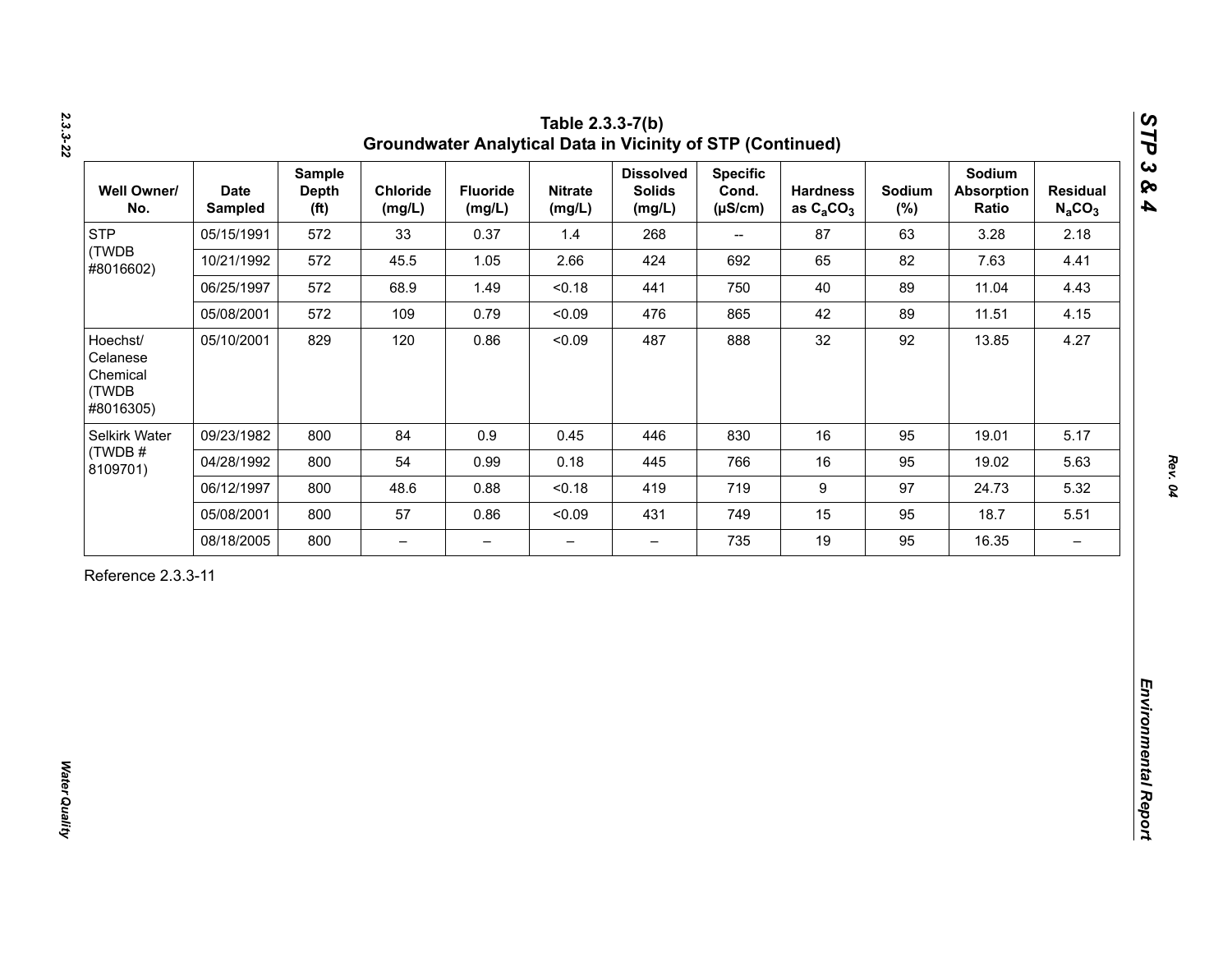| Medium:                 | <b>Drinking Water</b> |                  |                                           |                          |                                                    | <b>Units: PicoCuries per Kilogram</b>     |
|-------------------------|-----------------------|------------------|-------------------------------------------|--------------------------|----------------------------------------------------|-------------------------------------------|
| <b>ANALYSIS</b>         | <b>TOTAL ANALYSES</b> | <b>LOWER</b>     | <b>INDICATOR</b><br><b>LOCATIONS</b>      |                          | <b>LOCATION WITH HIGHEST ANNUAL</b><br><b>MEAN</b> | <b>CONTROL LOCATIONS</b>                  |
| <b>TYPE</b>             | /NONROUTINE           | <b>LIMIT OF</b>  | MEAN (f)*                                 | <b>LOCATION</b>          | $MEAN(f)^*$                                        | $MEAN(f)^*$                               |
|                         | <b>MEASUREMENTS</b>   | <b>DETECTION</b> | <b>RANGE</b>                              | <b>INFORMATION</b>       | <b>RANGE</b>                                       | <b>RANGE</b>                              |
| Gross Beta              | 26/0                  | $1.8E + 00$      | $1.8E+00(12/13)$<br>$(1.2E+00 - 3.0E+00)$ | 14 miles NNE<br>(#228)   | 2.3E+00 (13/13)<br>$(1.4E+00 - 4.3E+00)$           | $2.3E+00(13/13)$<br>$(1.4E+00 - 4.3E+00)$ |
| Hydrogen-3<br>(tritium) | 8/0                   | $2.6E + 02$      | $- (0/4)$                                 |                          |                                                    | $- (0/4)$                                 |
| Iodine-131              | 26/0                  | $3.2E + 00$      | $- (0/13)$                                | $\overline{\phantom{m}}$ | $\qquad \qquad -$                                  | $- (0/13)$                                |
| Cesium-134              | 26/0                  | $2.0E + 00$      | $- (0/13)$                                | $\overline{\phantom{m}}$ | $\overline{\phantom{m}}$                           | $- (0/13)$                                |
| Cesium-137              | 26/0                  | $1.9E + 00$      | $- (0/13)$                                | -                        |                                                    | $- (0/13)$                                |
| Manganese-54            | 26/0                  | $1.8E + 00$      | $- (0/13)$                                | $\qquad \qquad -$        | $\qquad \qquad -$                                  | $- (0/13)$                                |
| Iron-59                 | 26/0                  | 4.9E+00          | $- (0/13)$                                | $\overline{\phantom{0}}$ | $\qquad \qquad -$                                  | $- (0/13)$                                |
| Cobalt-58               | 26/0                  | $1.8E + 00$      | $- (0/13)$                                | $\overline{\phantom{m}}$ | $\overline{\phantom{0}}$                           | $- (0/13)$                                |
| Cobalt-60               | 26/0                  | $1.9E + 00$      | $- (0/13)$                                | $\overline{\phantom{m}}$ | $\qquad \qquad -$                                  | $- (0/13)$                                |
| Zinc-65                 | 26/0                  | 4.0E+00          | $- (0/13)$                                | $\overline{\phantom{0}}$ | $\qquad \qquad -$                                  | $- (0/13)$                                |
| Zirconium-95            | 26/0                  | $3.3E + 00$      | $- (0/13)$                                | $\overline{\phantom{m}}$ | $\qquad \qquad -$                                  | $- (0/13)$                                |
| Niobium-95              | 26/0                  | $2.2E + 00$      | $- (0/13)$                                | $\overline{\phantom{m}}$ | $\qquad \qquad -$                                  | $- (0/13)$                                |
| Lanthanum-140           | 26/0                  | $3.1E + 00$      | $- (0/13)$                                | $\overline{\phantom{m}}$ | $\overline{\phantom{m}}$                           | $- (0/13)$                                |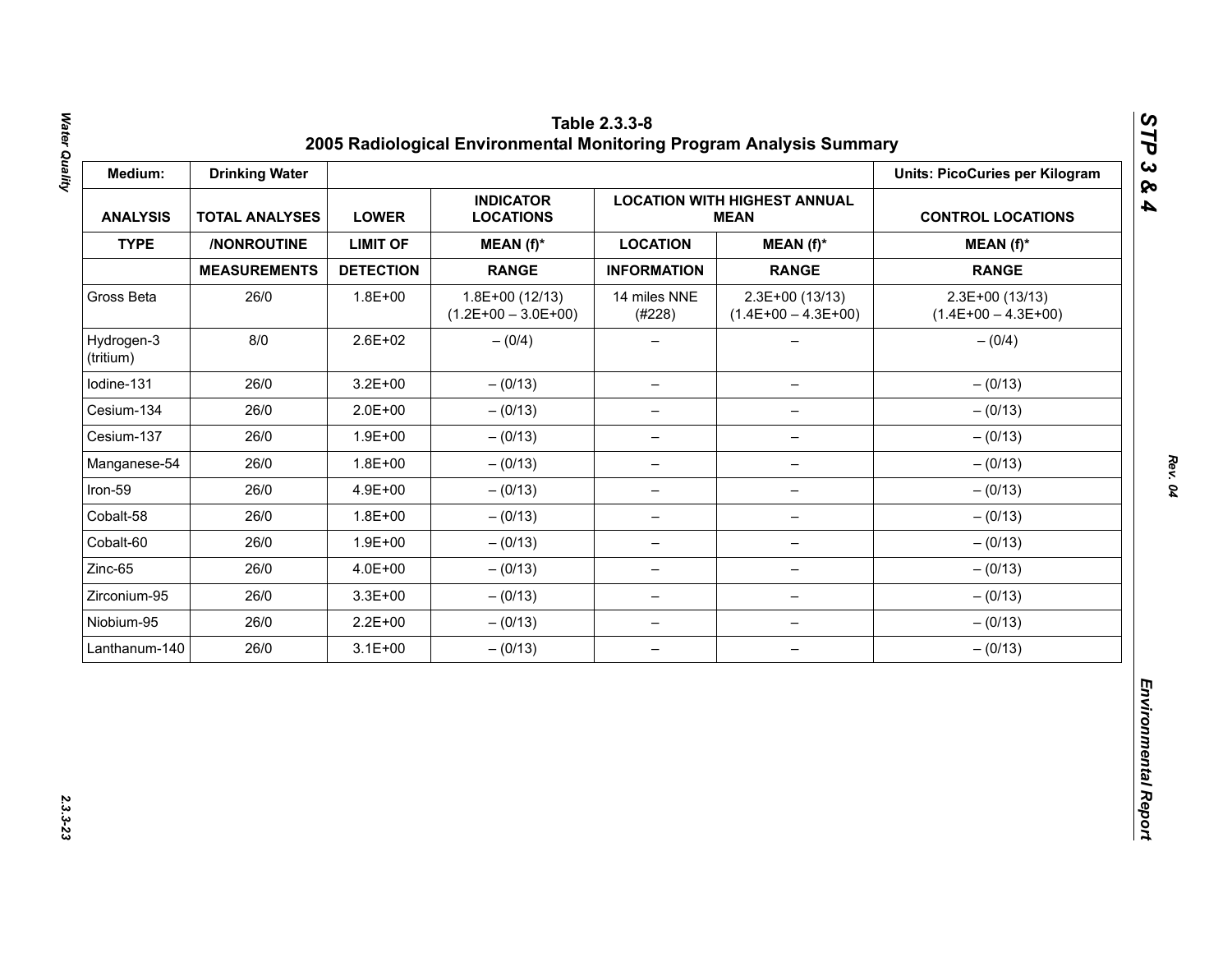| Medium:                 |                       | Groundwater (On site test well) |                                           |                          |                                          | <b>Units: PicoCuries</b><br>per Kilogram |
|-------------------------|-----------------------|---------------------------------|-------------------------------------------|--------------------------|------------------------------------------|------------------------------------------|
| <b>ANALYSIS</b>         | <b>TOTAL ANALYSES</b> | <b>LOWER</b>                    | <b>INDICATOR LOCATIONS</b>                |                          | <b>LOCATION WITH HIGHEST ANNUAL MEAN</b> | <b>CONTROL</b><br><b>LOCATIONS</b>       |
| <b>TYPE</b>             | /NONROUTINE           | <b>LIMIT OF</b>                 | $MEAN(f)^*$                               | <b>LOCATION</b>          | $MEAN(f)^*$                              | $MEAN(f)^*$                              |
|                         | <b>MEASUREMENTS</b>   | <b>DETECTION</b>                | <b>RANGE</b>                              | <b>INFORMATION</b>       | <b>RANGE</b>                             | <b>RANGE</b>                             |
| Hydrogen-3<br>(tritium) | 6/0                   | 2.6E+02                         | $1.2E + 03(6/6)$<br>$(1.0E+03 - 1.6E+03)$ | 3.8 miles S<br>(#235)    | $1.2E+03(6/6)$<br>$(1.0E+03 - 1.6E+03)$  | no samples                               |
| lodine-131              | 6/0                   | $5.3E + 00$                     | $- (0/6)$                                 | $\qquad \qquad -$        | $\overline{\phantom{0}}$                 | no samples                               |
| Cesium-134              | 6/0                   | $1.9E + 00$                     | $- (0/6)$                                 | $\qquad \qquad -$        | $\overline{\phantom{0}}$                 | no samples                               |
| Cesium-137              | 60                    | $1.8E + 00$                     | $-(0/6)$                                  | $\overline{\phantom{a}}$ | $\qquad \qquad -$                        | no samples                               |
| Manganese-54            | 6/0                   | $1.7E + 00$                     | $- (0/6)$                                 | $\overline{\phantom{m}}$ | -                                        | no samples                               |
| Iron-59                 | 6/0                   | $5.4E + 00$                     | $- (0/6)$                                 | $\qquad \qquad -$        | -                                        | no samples                               |
| Cobalt-58               | 6/0                   | $1.8E + 00$                     | $- (0/6)$                                 | $\overline{\phantom{m}}$ | $\qquad \qquad -$                        | no samples                               |
| Cobalt-60               | 6/0                   | $1.7E + 00$                     | $- (0/6)$                                 | $\overline{\phantom{m}}$ | $\qquad \qquad -$                        | no samples                               |
| Zinc-65                 | 6/0                   | $3.6E + 00$                     | $-(0/6)$                                  | $\overline{\phantom{m}}$ | $\qquad \qquad -$                        | no samples                               |
| Zirconium-95            | 6/0                   | $3.2E + 00$                     | $-(0/6)$                                  | $\qquad \qquad -$        | -                                        | no samples                               |
| Niobium-95              | 6/0                   | $2.2E + 00$                     | $-(0/6)$                                  | $\qquad \qquad -$        | $\overline{\phantom{a}}$                 | no samples                               |
| Lanthanum-140           | 6/0                   | $4.1E + 00$                     | $-(0/6)$                                  | $\qquad \qquad -$        | $\qquad \qquad -$                        | no samples                               |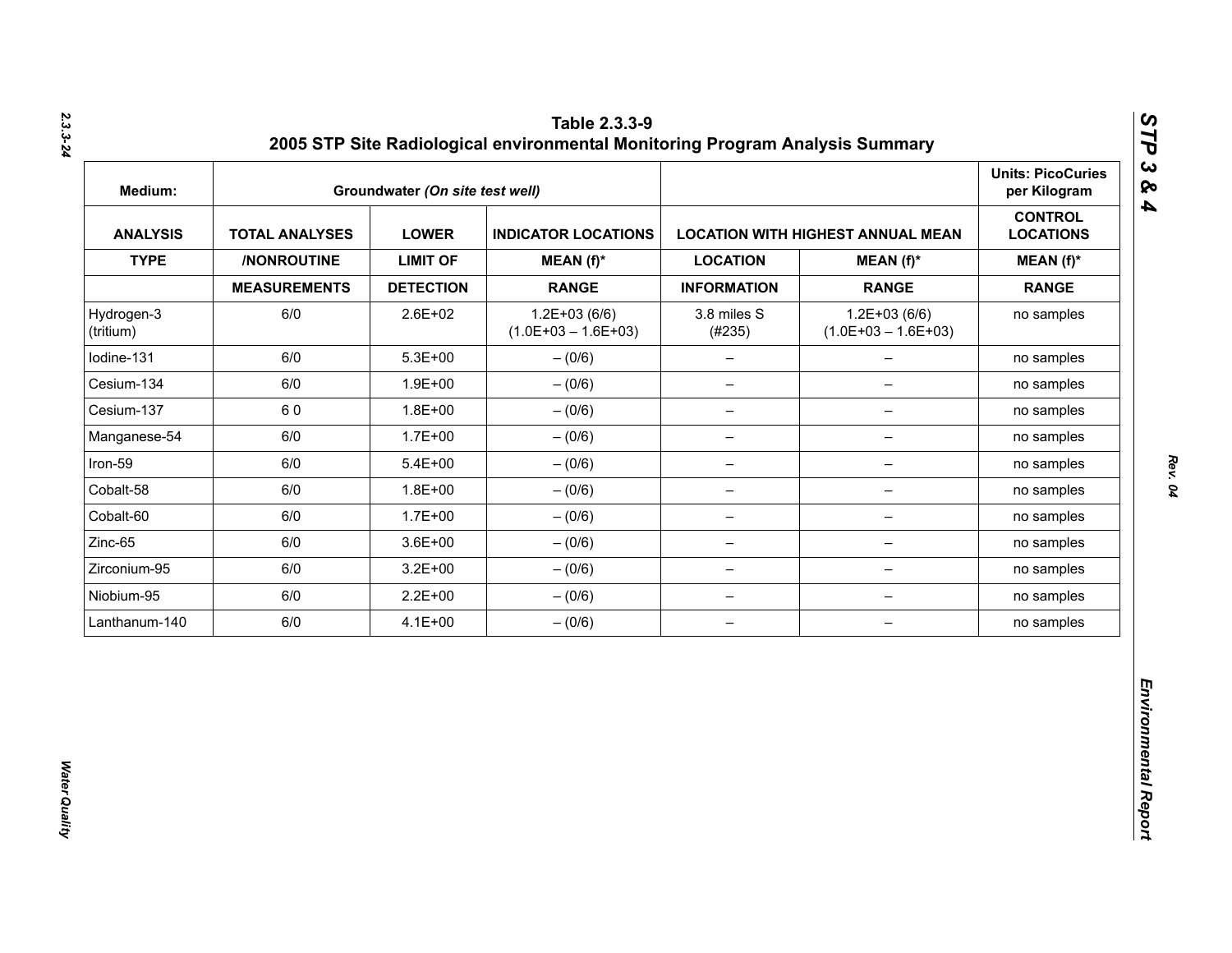|                               |                                       |                                  | <b>Tritium Activity Level</b><br>(picocuries/Liter) |                                  |                          |                          |                          |                                  |                          |                                  |
|-------------------------------|---------------------------------------|----------------------------------|-----------------------------------------------------|----------------------------------|--------------------------|--------------------------|--------------------------|----------------------------------|--------------------------|----------------------------------|
|                               |                                       |                                  |                                                     | <b>COLLECTION</b><br><b>DATE</b> |                          |                          |                          | <b>COLLECTION</b><br><b>DATE</b> |                          | <b>COLLECTION</b><br><b>DATE</b> |
| <b>STATION</b><br><b>CODE</b> | <b>LOCATION</b><br><b>DESCRIPTION</b> | <b>GPS</b><br><b>COORDINATES</b> | <b>LSN</b>                                          | week of<br>4/10/2006             | <b>LSN</b>               | 04/27/06                 | <b>LSN</b>               | 05/03/06                         | <b>LSN</b>               | 08/21/06                         |
| 255                           | Piezometer Well<br>#415 depth 110'    | 28° 44.770<br>96° 00.435         | 40689                                               | $<$ LLD                          | $\overline{\phantom{0}}$ |                          |                          |                                  | $\overline{\phantom{0}}$ |                                  |
| 256                           | Piezometer Well<br>#417 depth 100'    | 28° 46.636<br>96° 00.416         | 40690                                               | $<$ LLD                          | $\qquad \qquad -$        | $\overline{\phantom{0}}$ | $\qquad \qquad -$        |                                  | $\overline{\phantom{0}}$ |                                  |
| 257                           | Piezometer Well<br>#421-02 depth 80'  | 28° 44.821<br>96° 04.964         | 40691                                               | $<$ LLD                          | $\overline{\phantom{0}}$ | $\qquad \qquad -$        | $\overline{\phantom{0}}$ | $\overline{\phantom{0}}$         | $\overline{\phantom{0}}$ | $\equiv$                         |
| 258                           | Piezometer Well<br>#435-01 depth 50'  | 28° 45.832<br>96° 04.863         | 40692                                               | $<$ LLD                          | $\overline{\phantom{0}}$ | $\overline{\phantom{0}}$ | $\overline{\phantom{0}}$ | $\!-$                            | $\overline{a}$           | $\overline{\phantom{0}}$         |
| 259                           | Piezometer Well #35-<br>02 depth 50'  | 28° 45.831<br>96° 04.856         | 40693                                               | 593                              | 40751                    | 340                      |                          |                                  | 41413<br>41414           | 309<br>444                       |
| 260                           | Piezometer Well<br>#37 depth 74'      | 28° 44.467<br>96° 02.425         | 40693                                               | $<$ LLD                          | $\overline{\phantom{0}}$ | $\qquad \qquad -$        | $\overline{\phantom{0}}$ | $\equiv$                         | $\overline{\phantom{0}}$ | $\rightarrow$                    |
| 261                           | Piezometer Well<br>#446 depth 78'     | 28° 45.182<br>96° 00.208         | 40695                                               | $<$ LLD                          | $\qquad \qquad -$        | $\qquad \qquad -$        | $\overline{\phantom{m}}$ | $\qquad \qquad -$                | $\overline{\phantom{0}}$ | $\overline{\phantom{0}}$         |

2.3.3-25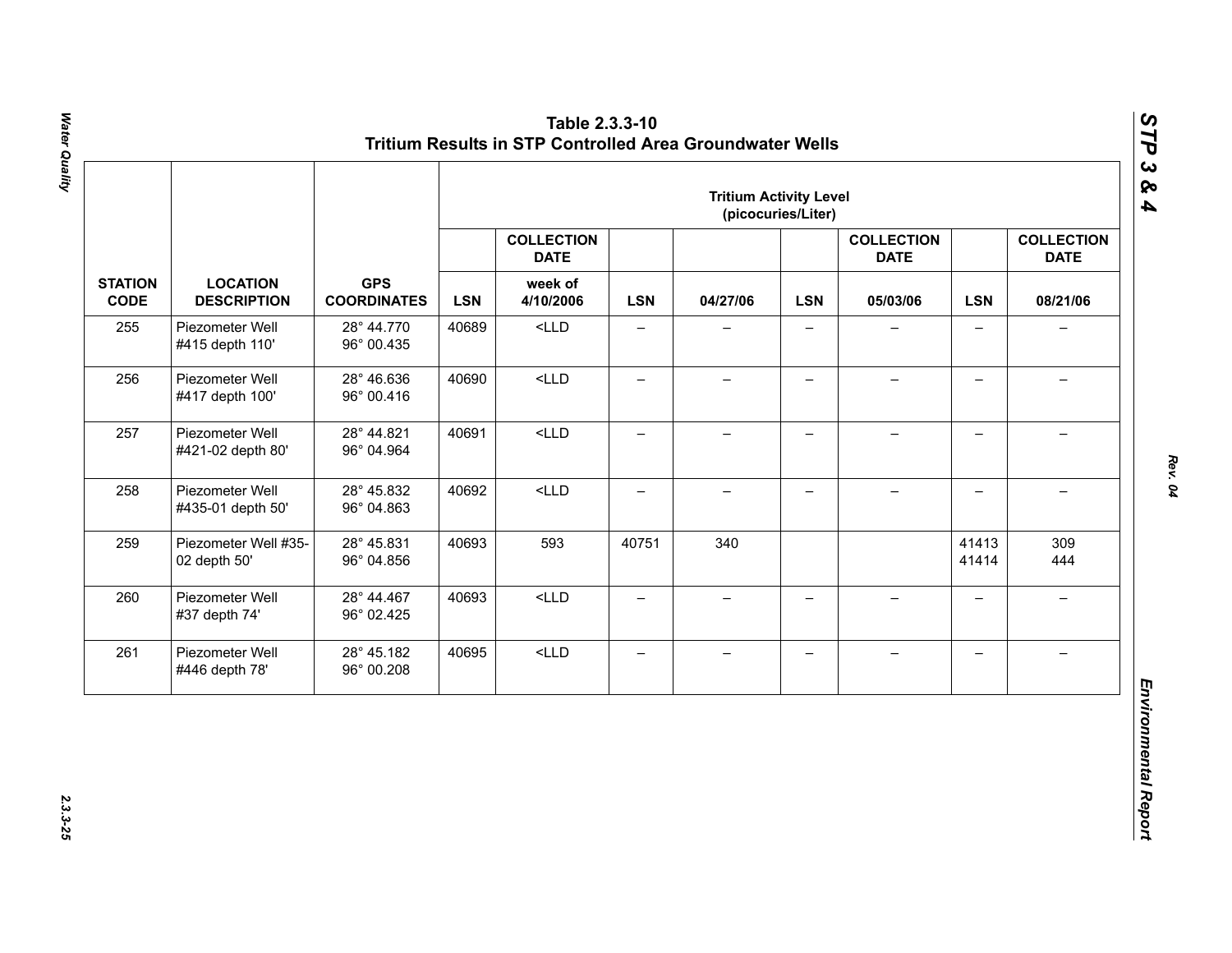|                               |                                                             |                                  |            |                                           |                          | <b>Tritium Activity Level</b> | (picocuries/Liter)       |                                  |                          |                                  |
|-------------------------------|-------------------------------------------------------------|----------------------------------|------------|-------------------------------------------|--------------------------|-------------------------------|--------------------------|----------------------------------|--------------------------|----------------------------------|
|                               |                                                             |                                  |            | <b>COLLECTION</b><br><b>DATE</b>          |                          |                               |                          | <b>COLLECTION</b><br><b>DATE</b> |                          | <b>COLLECTION</b><br><b>DATE</b> |
| <b>STATION</b><br><b>CODE</b> | <b>LOCATION</b><br><b>DESCRIPTION</b>                       | <b>GPS</b><br><b>COORDINATES</b> | <b>LSN</b> | week of<br>4/10/2006                      | <b>LSN</b>               | 04/27/06                      | <b>LSN</b>               | 05/03/06                         | <b>LSN</b>               | 08/21/06                         |
| 262                           | Piezometer Well #<br>446A depth 40'<br>North pipe           | 28° 45.183<br>96° 00.209         | 40696      | $<$ LLD                                   | $\qquad \qquad -$        | —                             | $\overline{\phantom{0}}$ |                                  | $\qquad \qquad -$        | $\overline{\phantom{0}}$         |
| 263                           | Piezometer Well #<br>447 depth 104'<br>South Pipe           | 28° 46.196<br>96° 00.235         | 40697      | $<$ LLD                                   | $\overline{\phantom{0}}$ | $\overline{\phantom{0}}$      | $\overline{\phantom{0}}$ |                                  | $\qquad \qquad -$        |                                  |
| 264                           | Piezometer Well #<br>447A depth 46'                         | 28° 46.197<br>96° 00.235         | 40698      | $<$ LLD                                   | $\overline{\phantom{0}}$ | $\overline{\phantom{0}}$      | $\overline{\phantom{0}}$ |                                  | $\overline{\phantom{0}}$ |                                  |
| 265                           | Piezometer Well #<br>602 depth 80'                          | 28° 48.178<br>96° 03.337         |            | NOT SAMPLED -<br>obstruction in well pipe | $\overline{\phantom{0}}$ | $-$                           | $\overline{\phantom{0}}$ |                                  | $\overline{\phantom{0}}$ |                                  |
| 266                           | Piezometer Well #<br>602A depth 40'                         | 28° 48.177<br>96° 03.337         | 40699      | $<$ LLD                                   | $\qquad \qquad -$        | $\overline{\phantom{0}}$      | $\qquad \qquad -$        |                                  | $\overline{\phantom{0}}$ |                                  |
| 267                           | Windmill North of<br>Heavy Haul Rd near<br><b>Well #417</b> | 28° 00.000<br>96° 00.000         | 40700      | $<$ LLD                                   | $\equiv$                 | $\overline{\phantom{0}}$      | $\overline{\phantom{0}}$ | $\!-$                            | $\overline{\phantom{0}}$ | $\overline{\phantom{0}}$         |
| 268                           | Windmill East of<br><b>MCR</b>                              | 28° 00.000<br>96° 00.000         | 40701      | $<$ LLD                                   | $\qquad \qquad -$        | $\overline{\phantom{0}}$      | —                        |                                  | $\qquad \qquad -$        |                                  |

**Water Quality** *Water Quality*